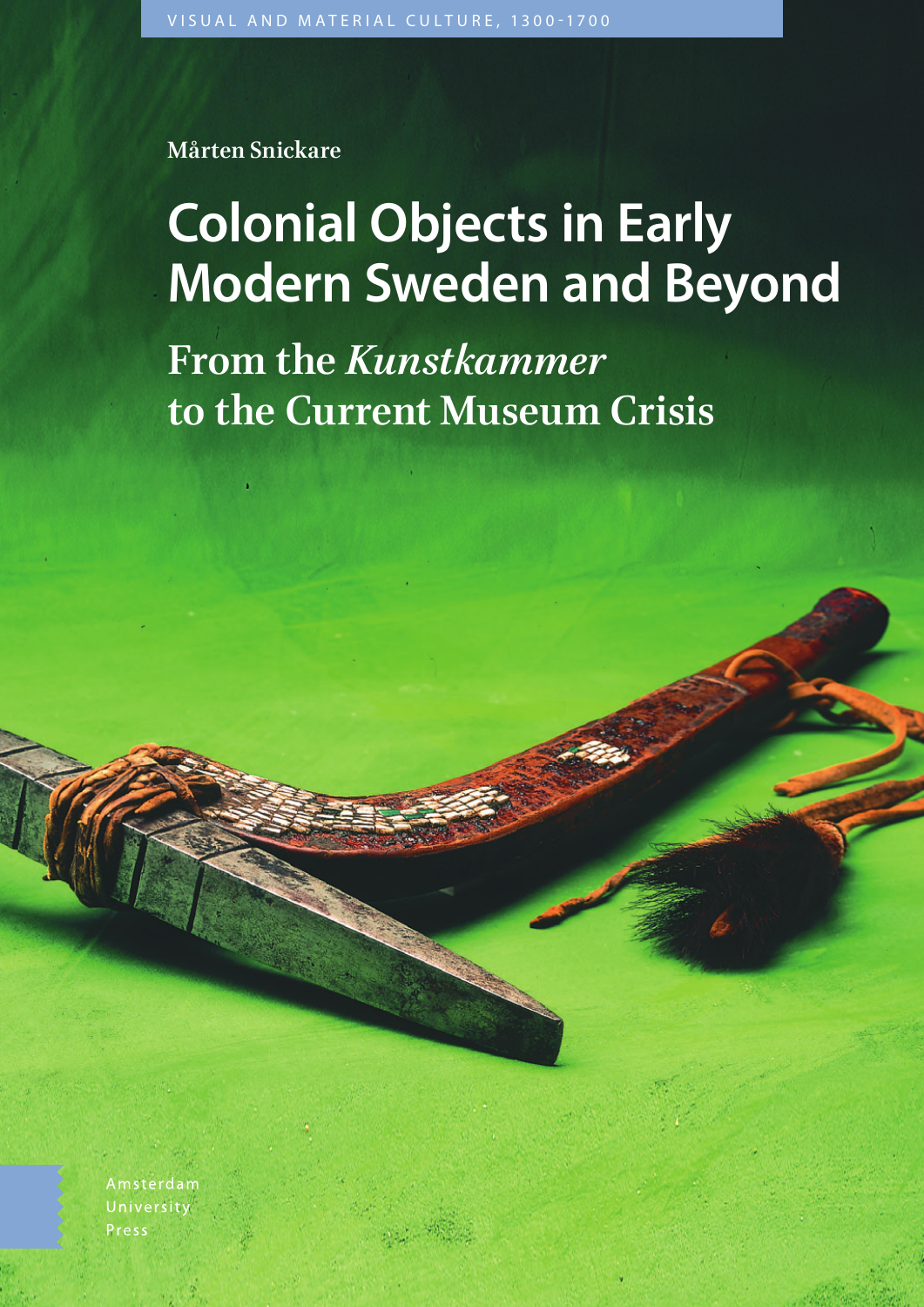Colonial Objects in Early Modern Sweden and Beyond

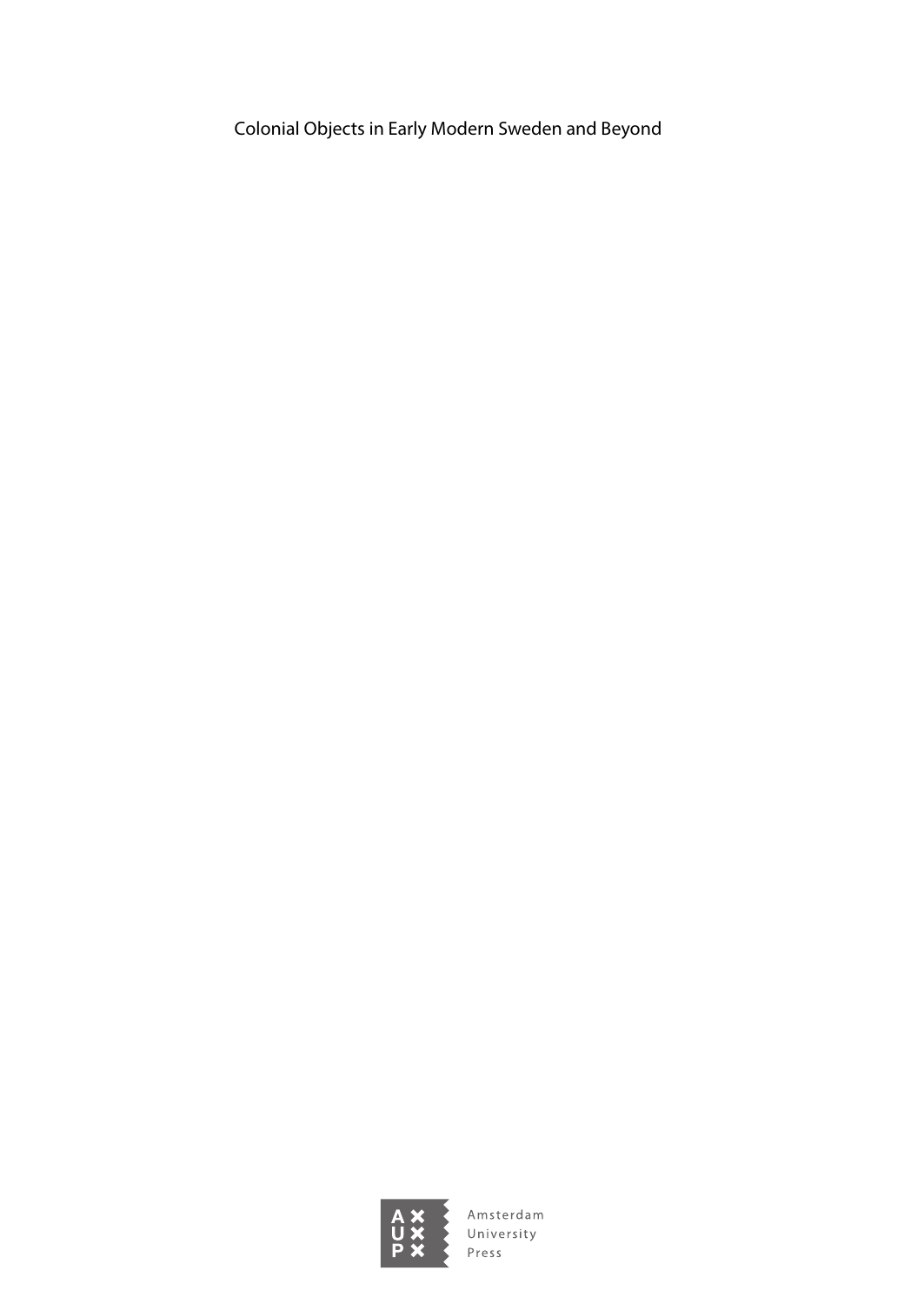### **Visual and Material Culture, 1300-1700**

A forum for innovative research on the role of images and objects in the late medieval and early modern periods, *Visual and Material Culture, 1300-1700* publishes monographs and essay collections that combine rigorous investigation with critical inquiry to present new narratives on a wide range of topics, from traditional arts to seemingly ordinary things. Recognizing the fluidity of images, objects, and ideas, this series fosters cross-cultural as well as multi-disciplinary exploration. We consider proposals from across the spectrum of analytic approaches and methodologies.

#### *Series Editor*

Allison Levy is Digital Scholarship Editor at Brown University. She has authored or edited five books on early modern Italian visual and material culture.

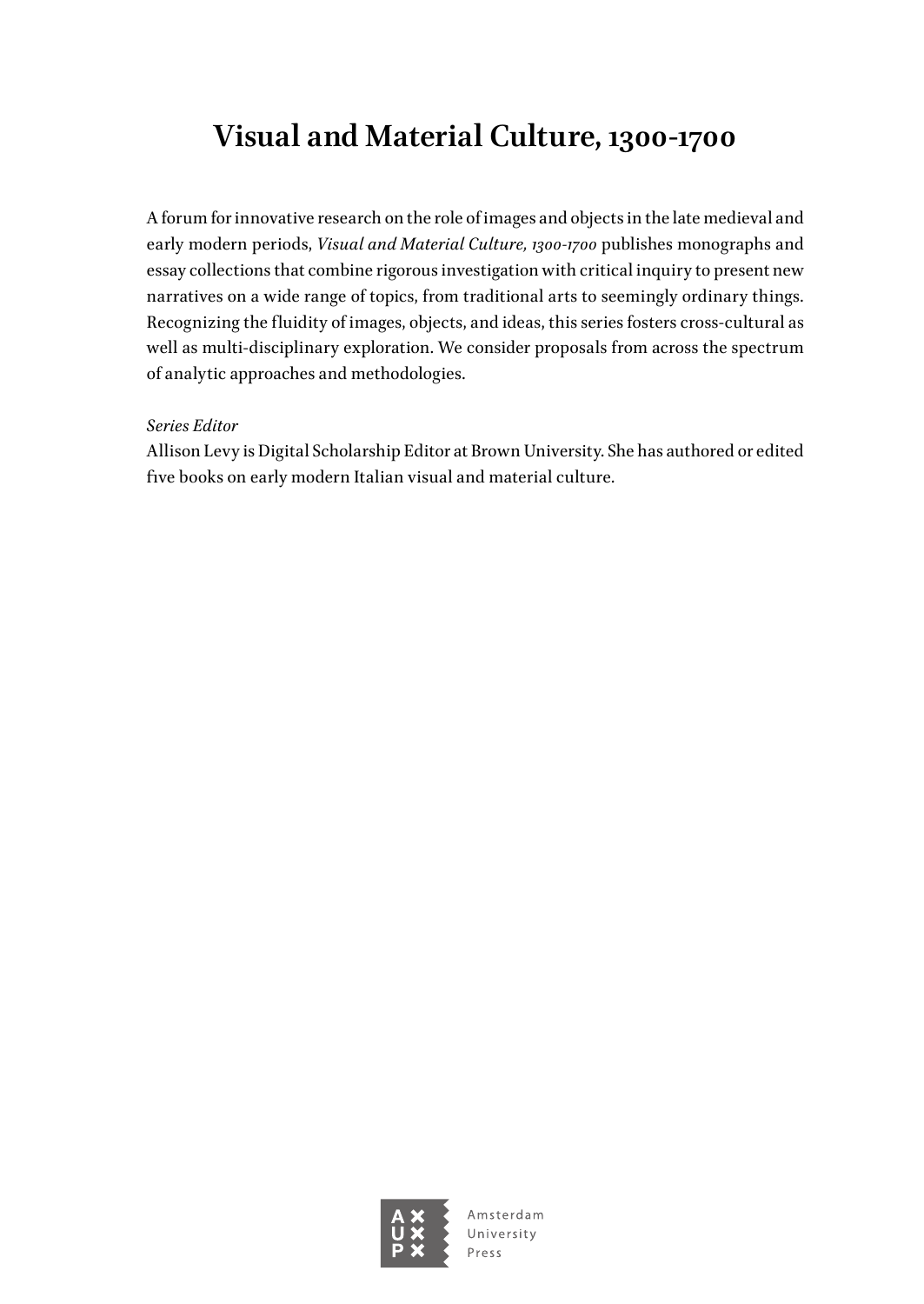# Colonial Objects in Early Modern Sweden and Beyond

*From the* Kunstkammer *to the Current Museum Crisis*

*Mårten Snickare*

Amsterdam University Press

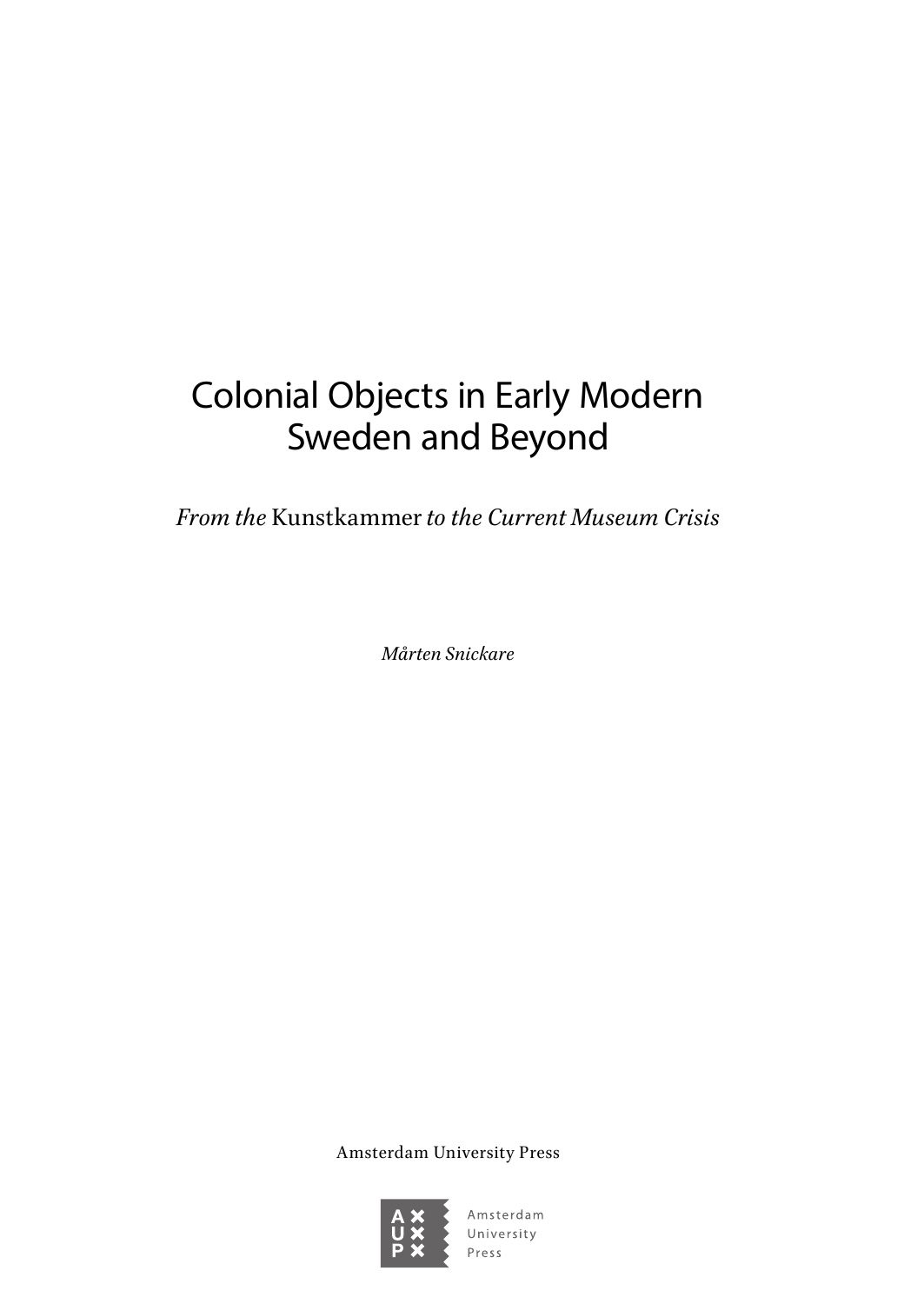The publication of this book is made possible by a grant from Riksbankens Jubileumsfond

Cover illustration: Tomahawk, wood, wampum, iron, hide, 44 × 33 cm, eastern North America, seventeenth century, Etnografiska museet, Stockholm, 1889.04.4179, photo: Tony Sandin, 2002 (CC BY-NC-ND).

Cover design: Coördesign, Leiden Lay-out: Crius Group, Hulshout

isbn 978 94 6372 806 5 e-isbn 978 90 4855 494 2 DOI 10.5117/9789463728065 nur 654



Creative Commons License CC BY NC ND ([http://creativecommons.org/licenses/by-nc-nd/3.0\)](http://creativecommons.org/licenses/by-nc-nd/3.0)

vignet M. Snickare / Amsterdam University Press B.V., Amsterdam 2022

Some rights reserved. Without limiting the rights under copyright reserved above, any part of this book may be reproduced, stored in or introduced into a retrieval system, or transmitted, in any form or by any means (electronic, mechanical, photocopying, recording or otherwise).

Every effort has been made to obtain permission to use all copyrighted illustrations reproduced in this book. Nonetheless, whosoever believes to have rights to this material is advised to contact the publisher.

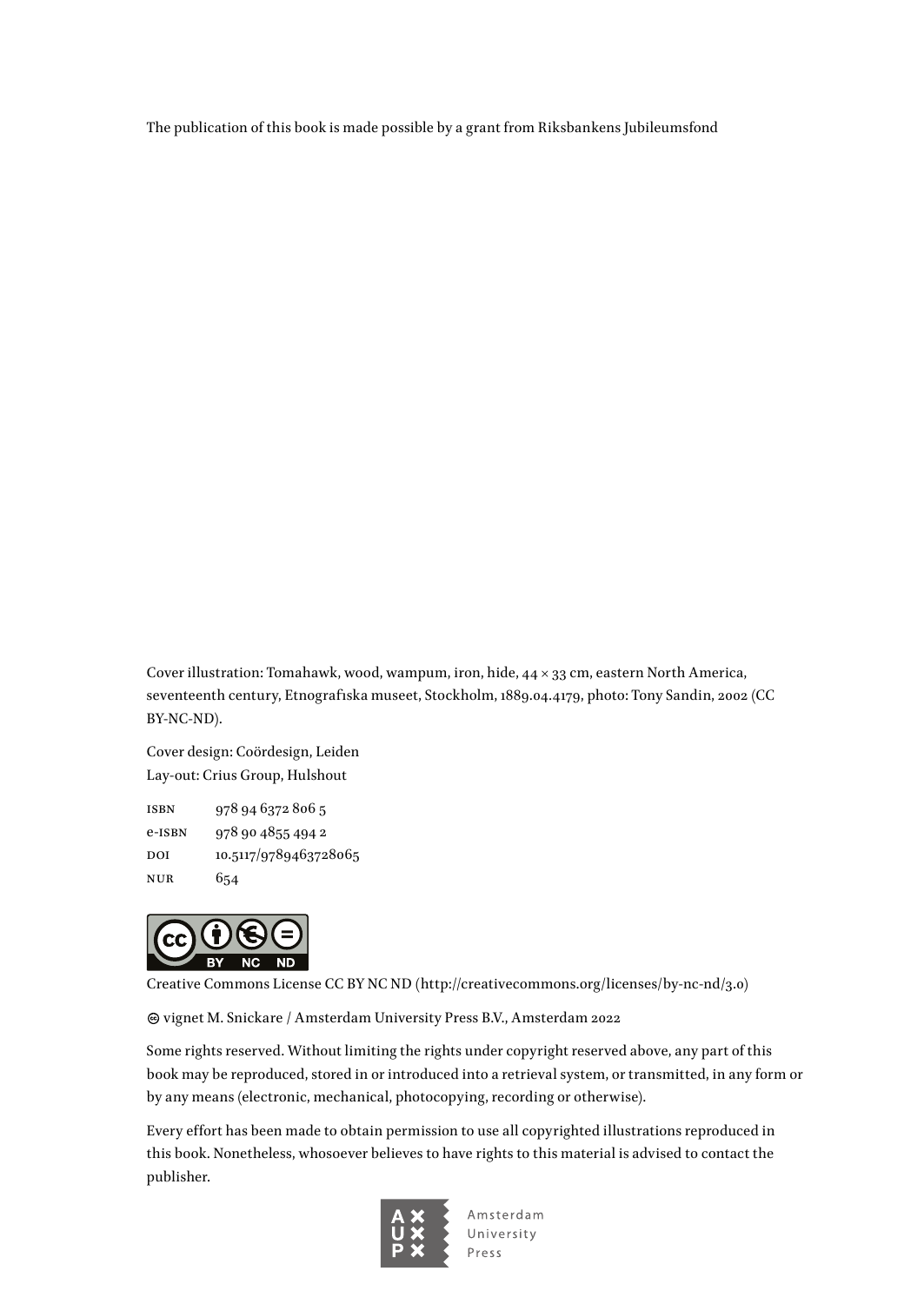## **Table of Contents**

|                                                                | List of Illustrations                                                                             |     |  |
|----------------------------------------------------------------|---------------------------------------------------------------------------------------------------|-----|--|
|                                                                | Acknowledgements                                                                                  | 11  |  |
|                                                                | Introduction: The King's Tomahawk?<br>13                                                          |     |  |
|                                                                | Part I<br><b>Colonial Objects in Space: Baroque Practices of</b><br><b>Collecting and Display</b> |     |  |
|                                                                | 1. The Spaces of Colonial Objects: The Colonial World and the Kunstkammer                         | 25  |  |
|                                                                | 2. Global Interests: Colonial Policy and Collecting in the Reign of Queen<br>Christina            | 39  |  |
|                                                                | 3. Performing Difference: Court Culture and Collecting in the Time of<br>Hedwig Eleonora          | 51  |  |
|                                                                | 4. Object Lessons: Materiality and Knowledge in the Kunstkammer of<br>Johannes Schefferus         | 69  |  |
| Part II<br><b>Colonial Objects in Time: Object Itineraries</b> |                                                                                                   |     |  |
|                                                                | 5. Objects and their Agency and Itineraries                                                       | 95  |  |
|                                                                | 6. From North America to Nordamerika: A Tomahawk                                                  | 101 |  |
|                                                                | 7. From Northern Sápmi to Nordiska Museet: A Goavddis                                             | 121 |  |

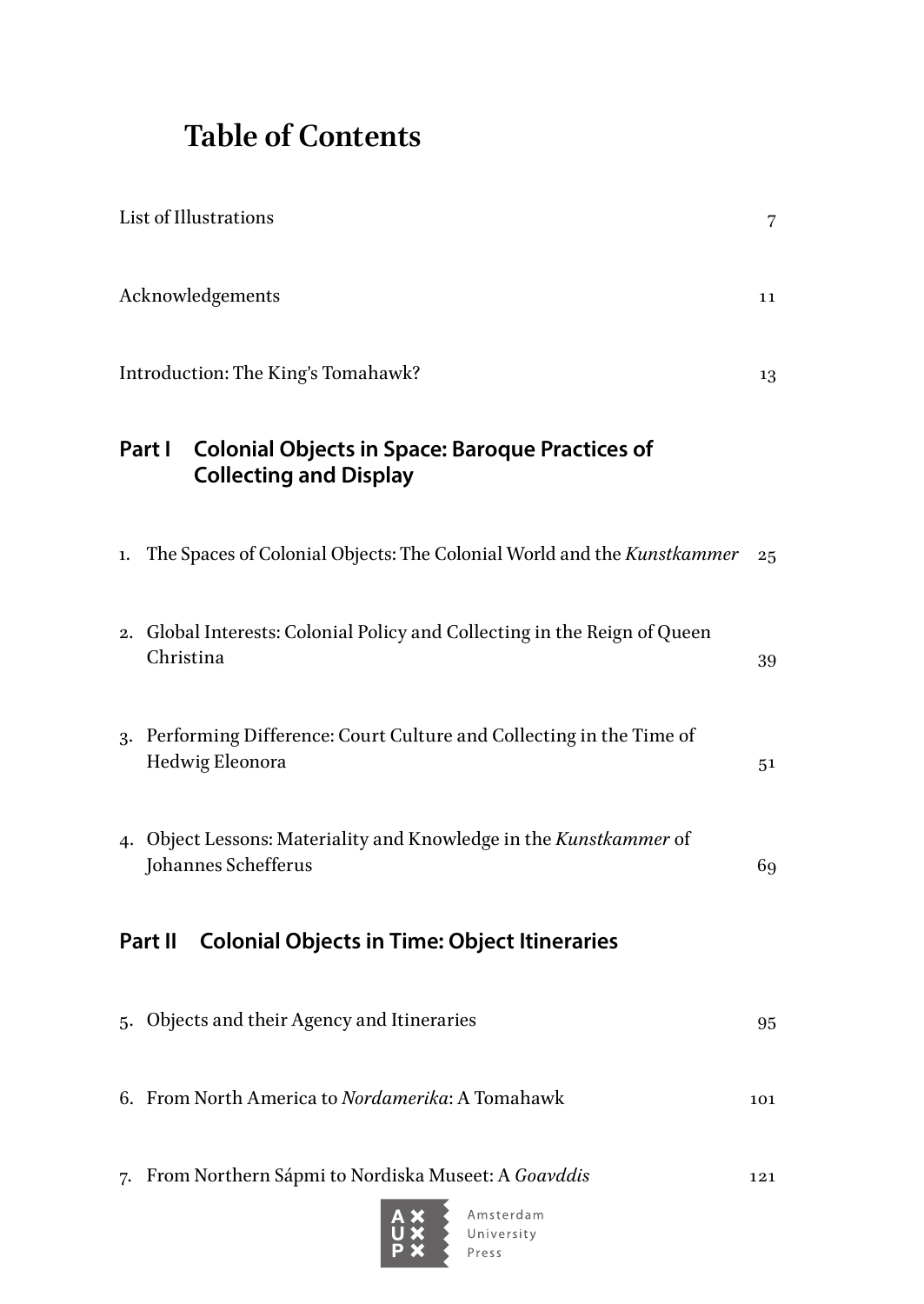#### **[Part III The Fate of Colonial Objects: Pasts, Presents, and](#page--1-0)  [Futures](#page--1-0)**

| 8. Learning from the Kunstkammer? Colonial Objects and Decolonial<br>Options | 147 |
|------------------------------------------------------------------------------|-----|
| Bibliography                                                                 | 191 |
| About the Author                                                             | 209 |
| Index                                                                        | 211 |

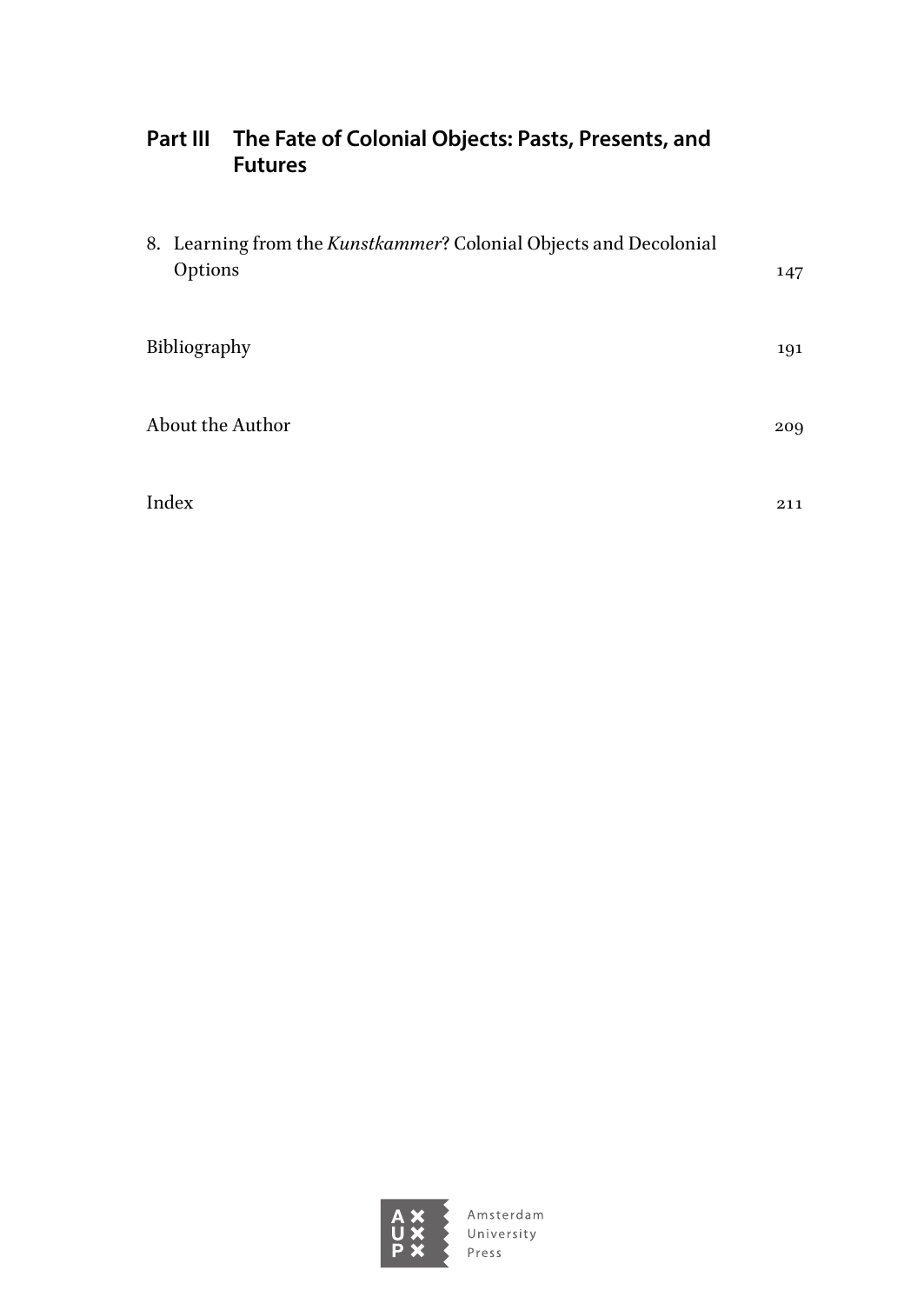## <span id="page-7-0"></span>**List of Illustrations**

| Tomahawk, wood, wampum, iron, hide, $44 \times 33$ cm, eastern<br>North America, seventeenth century, Etnografiska museet, |                                                                                                                                                                                                                                                                                                                                                                                                                                                                                                                                                                                                                                                                                                                                                                                                                                                                     |
|----------------------------------------------------------------------------------------------------------------------------|---------------------------------------------------------------------------------------------------------------------------------------------------------------------------------------------------------------------------------------------------------------------------------------------------------------------------------------------------------------------------------------------------------------------------------------------------------------------------------------------------------------------------------------------------------------------------------------------------------------------------------------------------------------------------------------------------------------------------------------------------------------------------------------------------------------------------------------------------------------------|
| Stockholm, 1889.04.4179, photo: Tony Sandin, 2002 (CC BY-NC-                                                               |                                                                                                                                                                                                                                                                                                                                                                                                                                                                                                                                                                                                                                                                                                                                                                                                                                                                     |
|                                                                                                                            | 14                                                                                                                                                                                                                                                                                                                                                                                                                                                                                                                                                                                                                                                                                                                                                                                                                                                                  |
|                                                                                                                            |                                                                                                                                                                                                                                                                                                                                                                                                                                                                                                                                                                                                                                                                                                                                                                                                                                                                     |
|                                                                                                                            |                                                                                                                                                                                                                                                                                                                                                                                                                                                                                                                                                                                                                                                                                                                                                                                                                                                                     |
|                                                                                                                            | 30                                                                                                                                                                                                                                                                                                                                                                                                                                                                                                                                                                                                                                                                                                                                                                                                                                                                  |
|                                                                                                                            |                                                                                                                                                                                                                                                                                                                                                                                                                                                                                                                                                                                                                                                                                                                                                                                                                                                                     |
|                                                                                                                            |                                                                                                                                                                                                                                                                                                                                                                                                                                                                                                                                                                                                                                                                                                                                                                                                                                                                     |
|                                                                                                                            | 52                                                                                                                                                                                                                                                                                                                                                                                                                                                                                                                                                                                                                                                                                                                                                                                                                                                                  |
|                                                                                                                            |                                                                                                                                                                                                                                                                                                                                                                                                                                                                                                                                                                                                                                                                                                                                                                                                                                                                     |
| century, Etnografiska museet, Stockholm, 1889.04.4177, photo:                                                              |                                                                                                                                                                                                                                                                                                                                                                                                                                                                                                                                                                                                                                                                                                                                                                                                                                                                     |
| Bo Gabrielsson, 2002 (CC BY-SA).                                                                                           | 57                                                                                                                                                                                                                                                                                                                                                                                                                                                                                                                                                                                                                                                                                                                                                                                                                                                                  |
| Drottningholm, the staircase, with frescoes by Johan Sylvius                                                               |                                                                                                                                                                                                                                                                                                                                                                                                                                                                                                                                                                                                                                                                                                                                                                                                                                                                     |
| and sculptures by Nicolaes Millich, © Kungl. Hovstaterna,                                                                  |                                                                                                                                                                                                                                                                                                                                                                                                                                                                                                                                                                                                                                                                                                                                                                                                                                                                     |
| photo: Alexis Daflos.                                                                                                      | 58                                                                                                                                                                                                                                                                                                                                                                                                                                                                                                                                                                                                                                                                                                                                                                                                                                                                  |
| Johan Sylvius, Turbaned Men Leaning over a Balustrade, pen                                                                 |                                                                                                                                                                                                                                                                                                                                                                                                                                                                                                                                                                                                                                                                                                                                                                                                                                                                     |
| and brown ink, brown wash on paper, $17.1 \times 27.8$ cm, National-                                                       |                                                                                                                                                                                                                                                                                                                                                                                                                                                                                                                                                                                                                                                                                                                                                                                                                                                                     |
| museum, Stockholm, NMH THC 5616, photo: Nationalmuseum                                                                     |                                                                                                                                                                                                                                                                                                                                                                                                                                                                                                                                                                                                                                                                                                                                                                                                                                                                     |
| $(CC-BY-SA)$ .                                                                                                             | 58                                                                                                                                                                                                                                                                                                                                                                                                                                                                                                                                                                                                                                                                                                                                                                                                                                                                  |
| David Klöcker Ehrenstrahl, Dromedary with Keeper, oil on                                                                   |                                                                                                                                                                                                                                                                                                                                                                                                                                                                                                                                                                                                                                                                                                                                                                                                                                                                     |
| canvas, $258 \times 360$ cm, 1689, Nationalmuseum/Drottningholm,                                                           |                                                                                                                                                                                                                                                                                                                                                                                                                                                                                                                                                                                                                                                                                                                                                                                                                                                                     |
| NMDrh 9, photo: Erik Cornelius (Public Domain).                                                                            | 61                                                                                                                                                                                                                                                                                                                                                                                                                                                                                                                                                                                                                                                                                                                                                                                                                                                                  |
| David Klöcker Ehrenstrahl, Reindeer with a Man in a Geres, oil                                                             |                                                                                                                                                                                                                                                                                                                                                                                                                                                                                                                                                                                                                                                                                                                                                                                                                                                                     |
|                                                                                                                            |                                                                                                                                                                                                                                                                                                                                                                                                                                                                                                                                                                                                                                                                                                                                                                                                                                                                     |
|                                                                                                                            | 63                                                                                                                                                                                                                                                                                                                                                                                                                                                                                                                                                                                                                                                                                                                                                                                                                                                                  |
| Assemblage with reindeer, harness and geres, reindeer skin,                                                                |                                                                                                                                                                                                                                                                                                                                                                                                                                                                                                                                                                                                                                                                                                                                                                                                                                                                     |
| antler, wood, wool, etc., 1694, Livrustkammaren, Stockholm,                                                                |                                                                                                                                                                                                                                                                                                                                                                                                                                                                                                                                                                                                                                                                                                                                                                                                                                                                     |
|                                                                                                                            |                                                                                                                                                                                                                                                                                                                                                                                                                                                                                                                                                                                                                                                                                                                                                                                                                                                                     |
|                                                                                                                            | 64                                                                                                                                                                                                                                                                                                                                                                                                                                                                                                                                                                                                                                                                                                                                                                                                                                                                  |
|                                                                                                                            |                                                                                                                                                                                                                                                                                                                                                                                                                                                                                                                                                                                                                                                                                                                                                                                                                                                                     |
| Mårten Snickare.                                                                                                           | 74                                                                                                                                                                                                                                                                                                                                                                                                                                                                                                                                                                                                                                                                                                                                                                                                                                                                  |
|                                                                                                                            |                                                                                                                                                                                                                                                                                                                                                                                                                                                                                                                                                                                                                                                                                                                                                                                                                                                                     |
| largest room that probably housed the collections, photo:                                                                  |                                                                                                                                                                                                                                                                                                                                                                                                                                                                                                                                                                                                                                                                                                                                                                                                                                                                     |
| Mårten Snickare.                                                                                                           | 75                                                                                                                                                                                                                                                                                                                                                                                                                                                                                                                                                                                                                                                                                                                                                                                                                                                                  |
|                                                                                                                            | ND).<br>Johannes Rudbeckius, Orbis Terrarum (upper part), woodcut,<br>128 × 62 cm, 1643, Uppsala universitetsbibliotek, Sv. Rar. Ligg.<br>Fol. 10:53, photo: Uppsala universitetsbibliotek (Public Domain).<br>David Klöcker Ehrenstrahl, Young Man with Parrots and<br>Monkeys, oil on canvas, $144 \times 120$ cm, $1670$ , Nationalmuseum,<br>Stockholm, NM 1407, photo: Anna Danielsson (Public Domain).<br>Knife with bone haft and wooden sheath, Africa, seventeenth<br>on canvas, $224 \times 348$ cm, 1671, Nationalmuseum/Gripsholm,<br>NMGrh 235, photo: Nationalmuseum (Public Domain).<br>20629-35 (27:201), 21449-51 (27:201), 29572-74 (27:201), 33396<br>(27:201), 20631-32 (27:201), photo: Jens Mohr (CC BY-SA 3.0).<br>Johannes Schefferus' museum building, Uppsala, 1660s, photo:<br>Johannes Schefferus' museum building, Uppsala, 1660s, the |

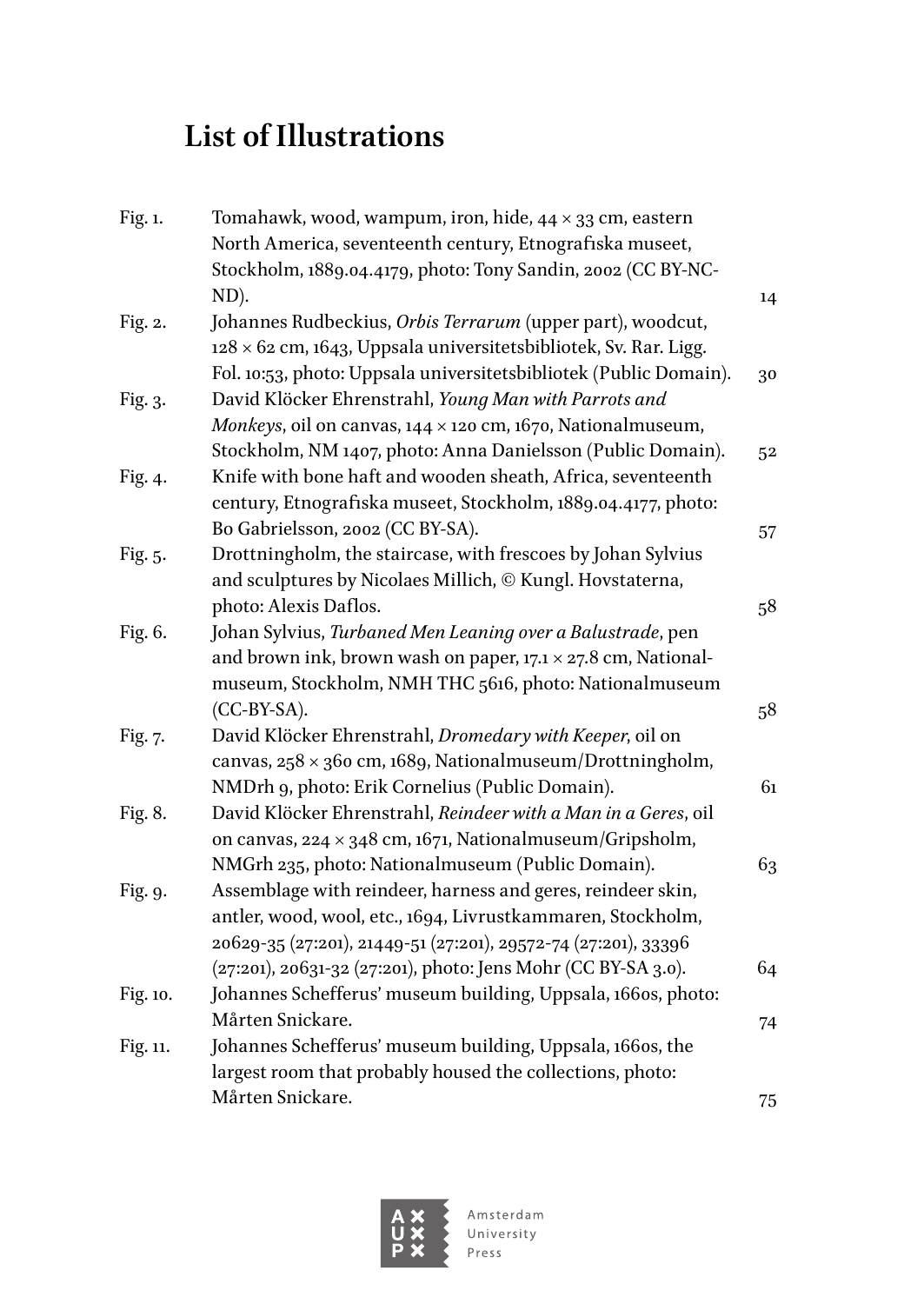| Fig. 12. | Olaus Wormius, Musei Wormiani Historia, frontispiece,                           |     |
|----------|---------------------------------------------------------------------------------|-----|
|          | woodcut, $28 \times 36$ cm, 1655, photo: Lunds universitets bibliotek           |     |
|          | (Public Domain).                                                                | 76  |
| Fig. 13. | Two Sámi drums, bone hammers and rings, woodcut,                                |     |
|          | 21.5 × 17 cm (page), in Johannes Schefferus, Lapponia, 1673, 125,               |     |
|          | photo: Kungliga biblioteket (Public Domain).                                    | 85  |
| Fig. 14. | Boxes, cases and other examples of Sámi craft, woodcut,                         |     |
|          | 21.5 × 17 cm (page), in Johannes Schefferus, Lapponia, 1673,                    |     |
|          | 259, photo: Kungliga biblioteket (Public Domain).                               | 87  |
| Fig. 15. | Johannes Schefferus, Drawings of two sieidi, with written                       |     |
|          | descriptions, pen and brown ink, shadings in graphite,                          |     |
|          | 21 × 17 cm (inserted sheet), opposite p. 108 in Schefferus' own                 |     |
|          | copy of Lapponia, 1673, photo: Kungliga biblioteket (Public                     |     |
|          | Domain).                                                                        | 88  |
| Fig. 16. | Sámi drum with damages on the drumhead, seventeenth                             |     |
|          | century, Historiska museet, Stockholm, SHM 20812, photo: Eva                    |     |
|          | Vedin, The Swedish History Museum/SHM (CC-BY).                                  | 90  |
| Fig. 17. | Display case in the exhibition Nordamerika including toma-                      |     |
|          | hawk, 1889.04.4179, Etnografiska museet, Stockholm, photo:                      |     |
|          | Mårten Snickare.                                                                | 102 |
| Fig. 18. | Tomahawk, 1889.04.4179, in its display case in Nordamerika,                     |     |
|          | Etnografiska museet, Stockholm, photo: Mårten Snickare.                         | 103 |
| Fig. 19. | Tomahawk, displayed 2002-2008 in the exhibition Med                             |     |
|          | världen i kappsäcken, Etnografiska museet, Stockholm,                           |     |
|          | 1889.04.4179, photo: Tony Sandin, 2002 (CC BY-NC-ND).                           | 116 |
| Fig. 20. | Photograph and text next to the tomahawk in Nordamerika,                        |     |
|          | Etnografiska museet, Stockholm, photo: Mårten Snickare.                         | 118 |
| Fig. 21. | Goavddis, or Sámi drum, in its present display in the exhibi-                   |     |
|          | tion Sápmi, Nordiska museet, Stockholm, 228846, photo:                          |     |
|          | Karolina Kristenssen (CC BY-NC-ND).                                             | 122 |
| Fig. 22. | Drumhead of Goavddis, or Sámi drum, reindeer skin,                              |     |
|          | 40 × 27 cm. Nordiska museet, Stockholm, 228846, photo: Bertil                   |     |
|          | Wreting, (CC BY-NC-ND).                                                         | 123 |
| Fig. 23. | Bowl of <i>Goavddis</i> , or Sámi drum, pine burl, $40 \times 27 \times 10$ cm, |     |
|          | Nordiska museet, Stockholm, 228846, photo: Bertil Wreting                       |     |
|          | (CC BY-NC-ND).                                                                  | 125 |
| Fig. 24. | Makalös, Magnus Gabriel De la Gardie's palace in Stockholm,                     |     |
|          | engraving by Jean Marot after a drawing by Erik Dahlbergh,                      |     |
|          | 25 × 38 cm, 1670, Suecia Antiqua et Hodierna. Kungliga                          |     |



Amsterdam<br>University<br>Press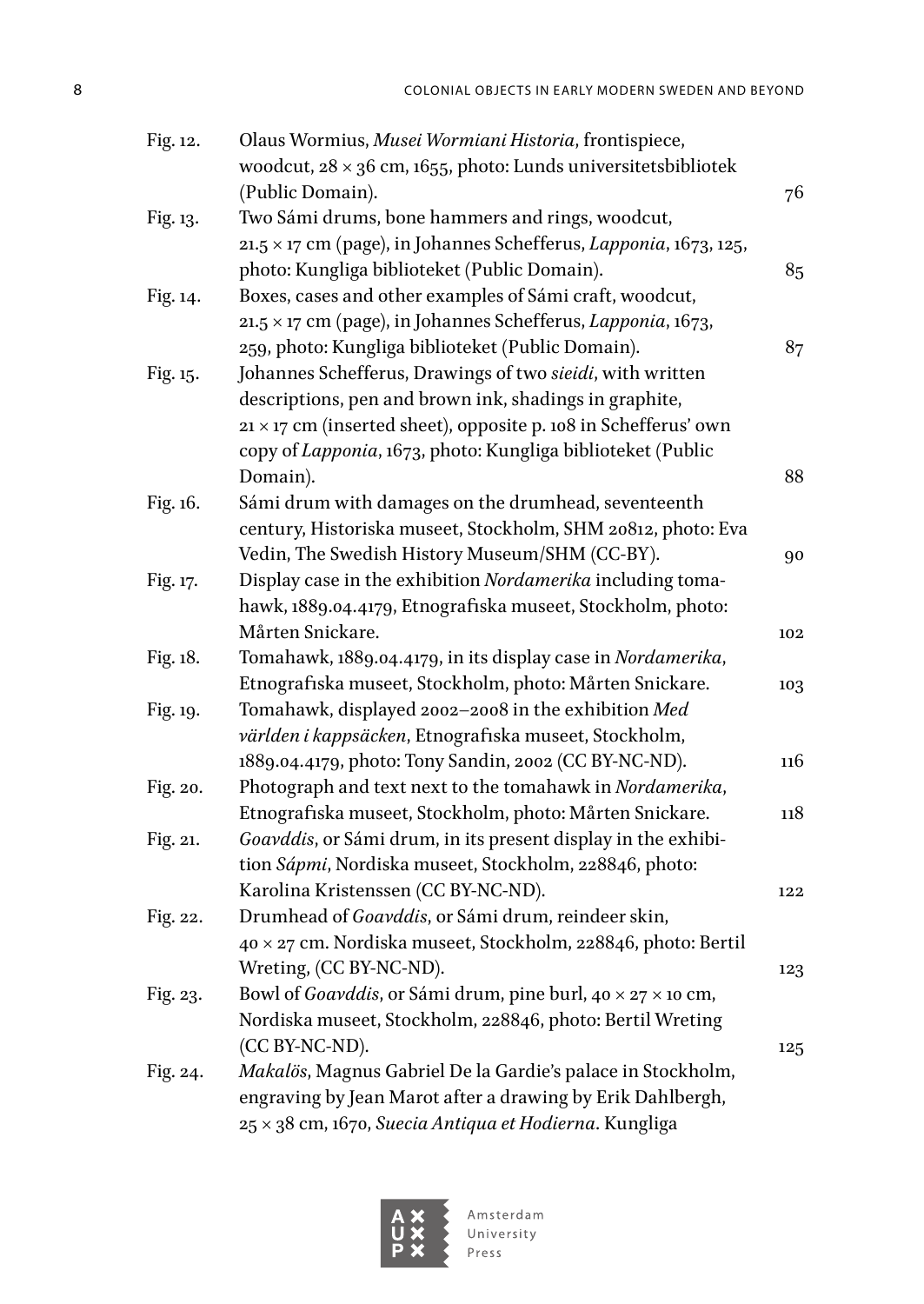|          | biblioteket, Stockholm, KoB Dahlb. I:39 Ex. I, photo: Kungliga<br>biblioteket (Public Domain).                                   | 129 |
|----------|----------------------------------------------------------------------------------------------------------------------------------|-----|
| Fig. 25. | Two Sámi drums, woodcut, 21.5 $\times$ 17 cm (page), in Johannes<br>Schefferus, Lapponia, 1673, 127. Photo: Kungliga biblioteket |     |
|          | (Public Domain).                                                                                                                 | 131 |
| Fig. 26. | Sámi delegation studying drums at Nordiska museet together                                                                       |     |
|          | with Ernst Manker, 1945, NMA.0077271, photo: Nordiska                                                                            |     |
|          | museet (CC BY-NC-ND).                                                                                                            | 135 |
| Fig. 27. | Display case dedicated to 'The spiritual world' in the                                                                           |     |
|          | exhibition Lapparna at Nordiska museet, Stockholm, 1947,                                                                         |     |
|          | NMA.0048456, photo: Nordiska museet (CC BY-NC-ND).                                                                               | 138 |
| Fig. 28. | Display case dedicated to 'the Noaidi's drum' in the exhibition                                                                  |     |
|          | Samer at Nordiska museet, Stockholm, 1981, photo: Anders                                                                         |     |
|          | Friberg 1981, Nordiska museet, archives, 'SAMER 3', 1981.                                                                        |     |
|          | Original photo photographed by August Eriksson 2021.                                                                             | 140 |
| Fig. 29. | 55th Venice Biennale 2013, Arsenale, first hall, with Maurino                                                                    |     |
|          | Auriti, Il Palazzo Enciclopedico, 1950s, American Folk Art                                                                       |     |
|          | Museum, 2002.35.1; and J.D. 'Okhai Ojeikere, photographs                                                                         |     |
|          | from the Hairstyles project, 1968-1985, photo: Francesco Galli,                                                                  |     |
|          | courtesy La Biennale di Venezia.                                                                                                 | 151 |
| Fig. 30. | J.D. 'Okhai Ojeikere, Untitled (Onile Gogoro Or Akaba),                                                                          |     |
|          | photograph, gelatin silver print on paper, from the Hairstyles                                                                   |     |
|          | project, 1975, 30 $\times$ 30 cm, Tate, London. Purchased with funds                                                             |     |
|          | provided by the Acquisitions Fund for African Art Supported                                                                      |     |
|          | by Guaranty Trust Bank Plc 2013, © reserved, photo: Tate.                                                                        |     |
| Fig. 31. | Raphael, The Crucified Christ with the Virgin Mary, Saints                                                                       | 153 |
|          | and Angels, Oil on poplar, $283 \times 167$ cm, 1502-1503, National                                                              |     |
|          |                                                                                                                                  |     |
|          | Gallery, London, NG3943 © The National Gallery, London,<br>photo: National Gallery, London.                                      |     |
|          |                                                                                                                                  | 176 |
| Fig. 32. | Mukuyi Mask, kapok wood and kaolin, 28 x 16 cm, Shira-Punu,                                                                      |     |
|          | Gabon, undated, Paris, Musée national Picasso, MP3639, photo                                                                     |     |
|          | © RMN-Grand Palais (Musée national Picasso-Paris) / Adrien                                                                       |     |
|          | Didierjean.                                                                                                                      | 177 |
| Fig. 33. | Schreinmadonna, hardwood, 55 cm, 1400-1450, Övertorneå                                                                           |     |
|          | church, Sweden, photo: Lennart Karlsson, Historiska museet/                                                                      |     |
|          | SHM (CC BY).                                                                                                                     | 179 |
| Fig. 34. | Sculpture of a woman of rank, wood, human hair,                                                                                  |     |
|          | 35 × 14 × 12 cm, Chokwe (present Angola), nineteenth century,                                                                    |     |
|          | in the exhibition Unvergleichlich, Bode-Museum, Berlin, 2017,                                                                    |     |

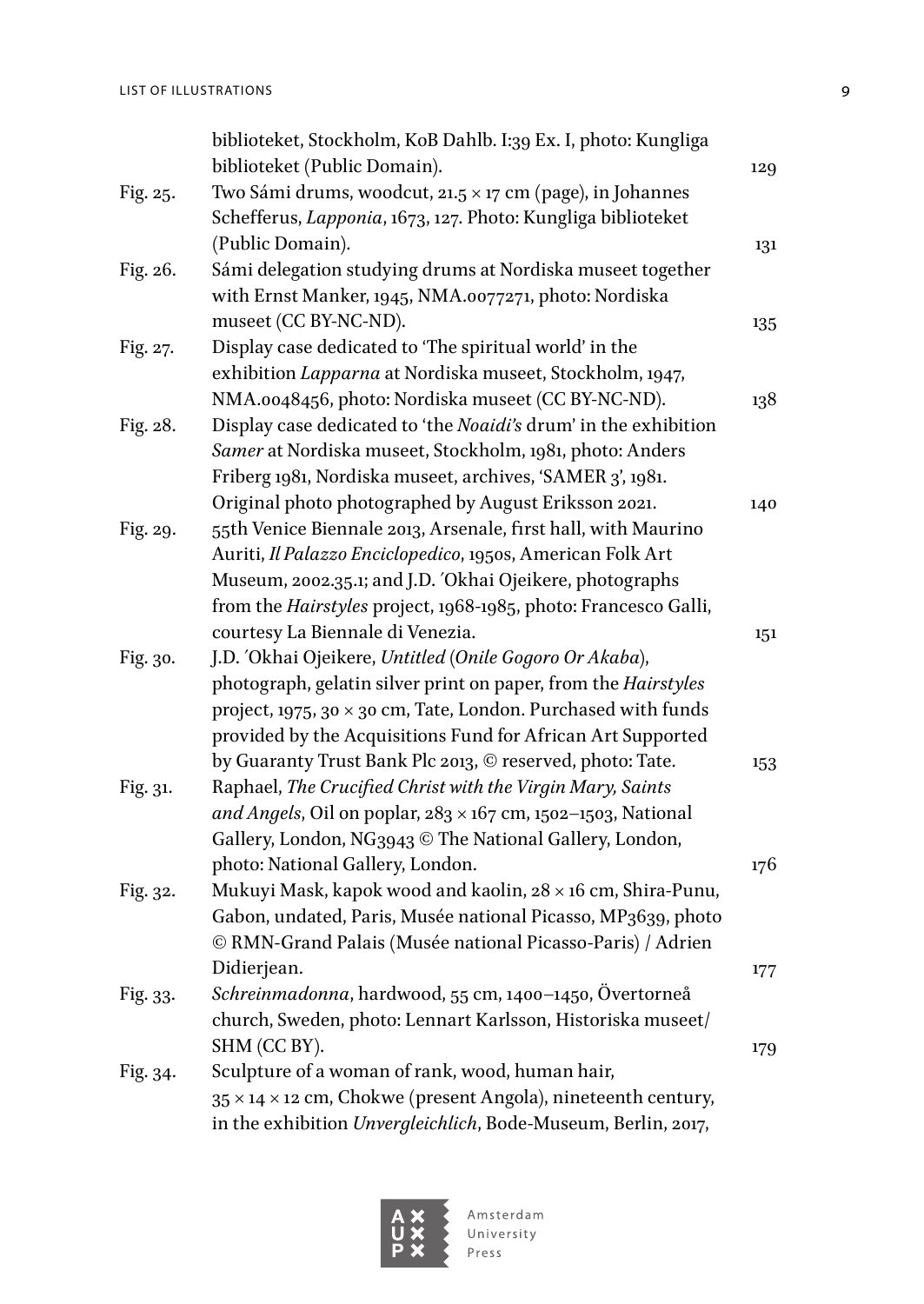| 185 |
|-----|
|     |
|     |
|     |
|     |
| 184 |
|     |



Amsterdam<br>University<br>Press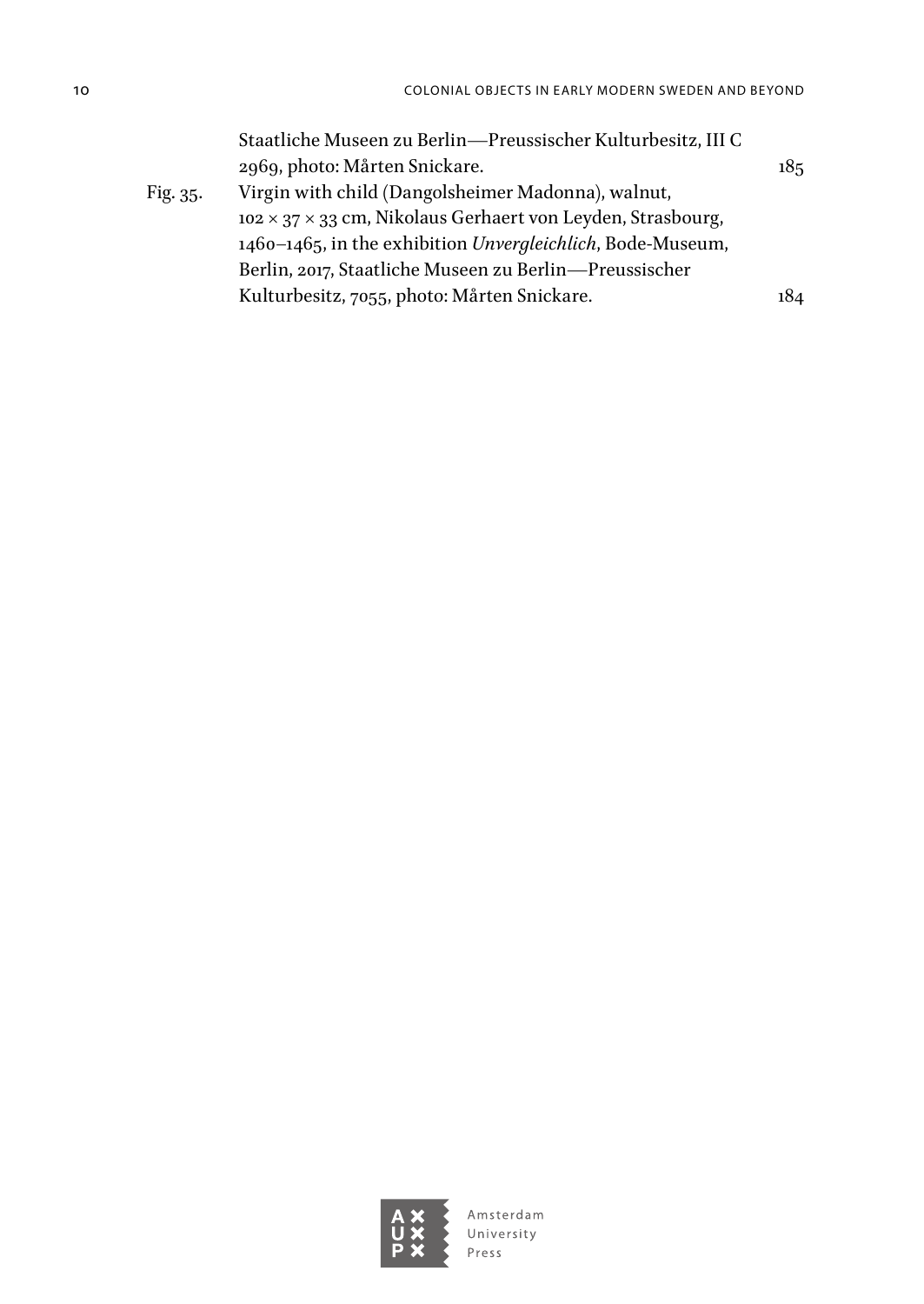### <span id="page-11-0"></span>**Acknowledgements**

When I first noticed the presence of objects from faraway lands in the collections of Swedish castles and palaces, I thought it could be the stuff of a conference paper—an interesting detour from my daily round as a scholar of the European baroque. Today, many years on, these objects and the entangled histories of museums and colonialism they bear witness to have become the focus of my research and teaching, and that first conference paper has slowly grown into the present book. In hindsight, I can see my own learning process parallels the development in academic discourse and public debate. Long ignored or dismissed as a mere curiosity, Sweden's colonial past and present have recently become burning issues. At the same time, museums' colonial legacies have been intensely debated all over the world. I hope my book will contribute to these debates, in Sweden and internationally.

Many individuals and institutions have helped guide me along the winding path leading up to this book. Before I even thought of this as a book project, I had the opportunity to spend a summer at the Clark Art Institute, where I presented my first thoughts on the topic for the brilliant research seminar there. Supported by the Axel Wenner-Grens Stiftelse för Internationellt Forskarutbyte and the DAAD, I spent a semester at the Humboldt Universität zu Berlin, drafting the first outline of the book, and I later returned there at Charlotte Klonk's invitation to present a version of the book's final part. The University of Warwick has been another important place, first at the invitation of Margaret Shewring and Michael Hatt to present my project, and then again for a workshop on colonial objects initiated by Hatt. The discussions at that workshop were essential for the final stages of the book.

Stockholm University has been my academic home throughout and I want to express my gratitude to my colleagues there, as well as to my students in postcolonial and decolonial critique: our seminar discussions over the years have been central to the development of the book. I am fortunate that several brilliant scholars and friends have read parts of the manuscript at different stages. I particularly wish to thank Margaretha Thomson, Charlotte Bydler, Vendela Grundell Gachoud, Monica Grini, and Christina Kullberg, whose insightful and critical readings have helped me to avoid the pitfalls and sharpen my arguments—and, most of all, to strengthen my conviction that this was a book worth writing. I owe a debt of thanks to the many museum curators and conservators who have generously shared their insights into the objects and collections at the centre of this book: Michael Barrett and Martin Schultz at Etnografiska museet, Stockholm; Eva Silvén and Cecilia Hammarlund Larsson at Nordiska museet, Stockholm; Ann Hallström and Sofia Nestor at Livrustkammaren, Stockholm; and Anna Westman Kuhmunen at Ájtte, Jokkmokk. I want to extend my thanks to Charlotte Merton for her careful work

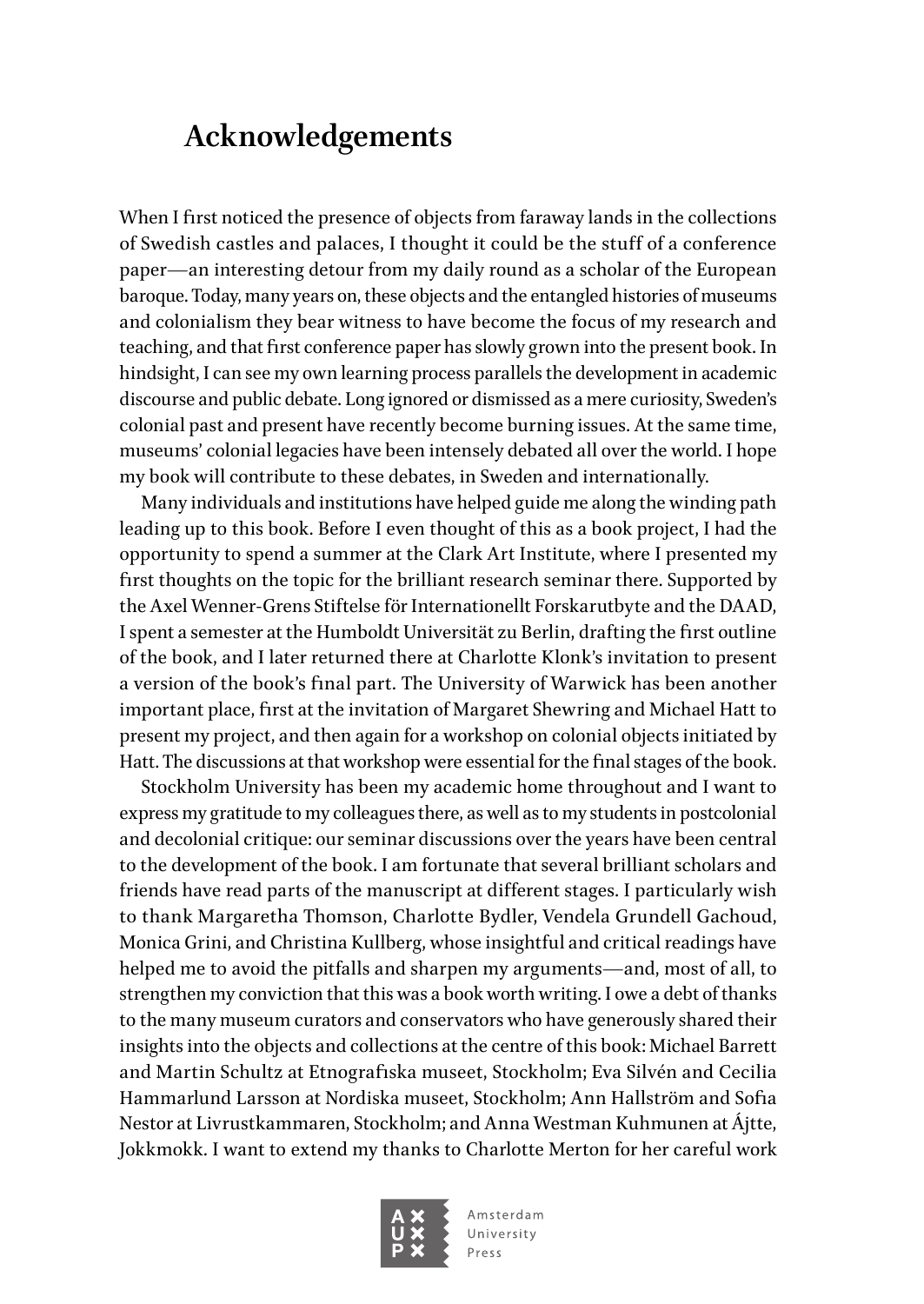with my English; to Erika Gaffney and her colleagues at Amsterdam University Press for safely guiding the manuscript through the stages of review and production; and to the reviewers of the manuscript.

I dedicate this book to my family. Cecilia, our never-ending dialogue about art, life, and politics has coloured this book in elusive but essential ways. Hoa and Thu, you have never ceased to remind me that there is so much more to life than writing academic books.

The research for this book has been funded by Riksbankens Jubileumsfond. Finnshyttan, 9 January 2022

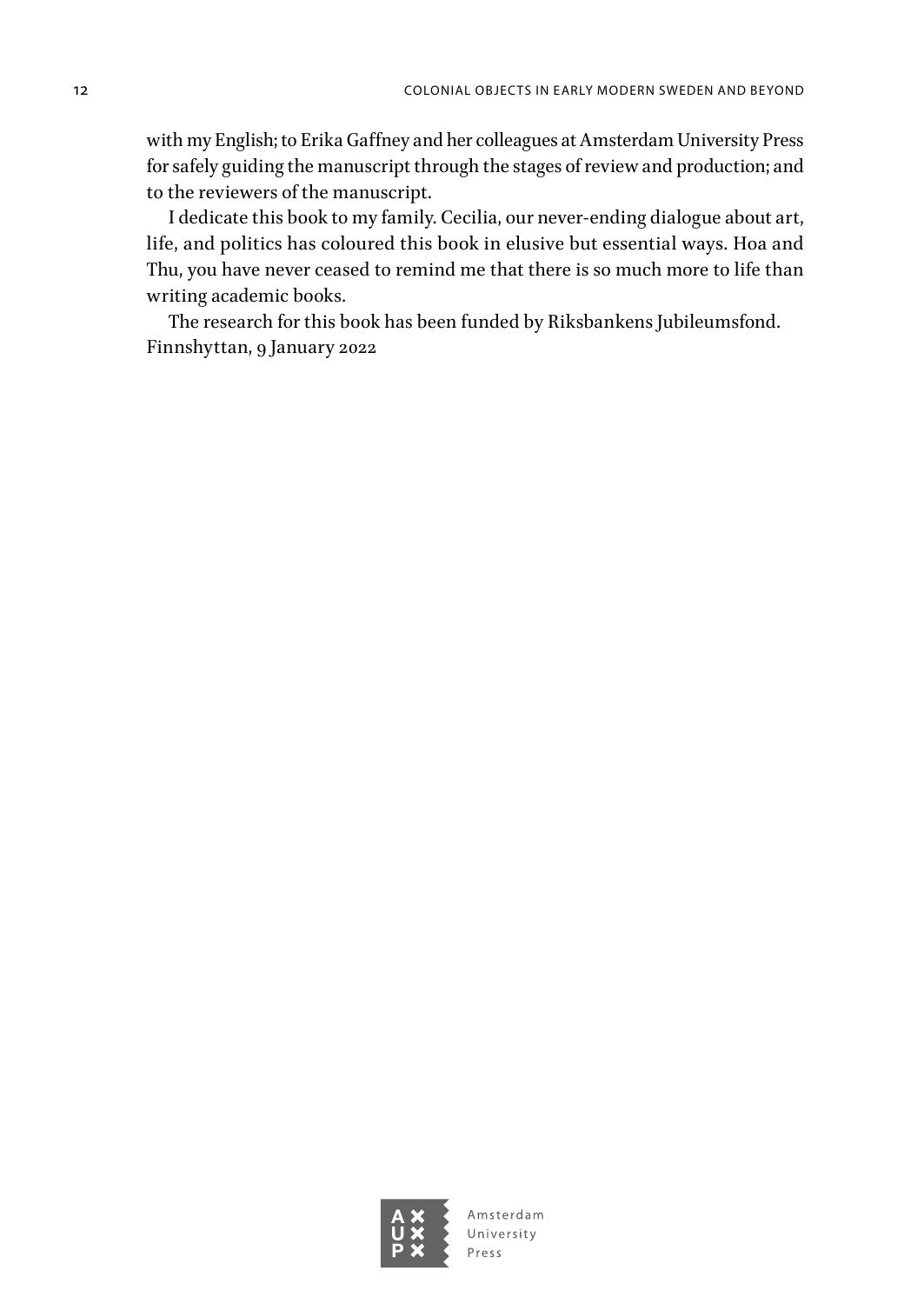### <span id="page-13-0"></span>**Introduction: The King's Tomahawk?**

The objects at the centre of this book have been on my mind a long time. It began with an unplanned visit to the Museum of Ethnography in Stockholm. I am an art historian specializing in the baroque, with no expertise in ethnography, so I was going for a happily aimless stroll around the exhibits when suddenly my attention was caught by one particular object: a tomahawk (Fig. 1).

If I try to put my instantaneous reaction into words, and explain why the object gripped me, I think it had something to do with the way it was displayed, in splendid isolation in a glass case, strikingly lit and arranged with elaborate carelessness on green, velvety fabric. It was a display that encouraged an aesthetic approach to the object, an appreciation of its formal pregnancy: the bold curve of the wooden helve, the way it was balanced by the straight iron blade. As if it were a Brancusi sculpture. The clash between a display mode associated with modern art and design, and an object usually classified as ethnographic, heightened the tomahawk's visual attraction while at the same time evoking an uncertainty of its status and belonging.

But there was also something about the way it appeared to have a history. Remains of wampum mosaics on its helve suggested exquisite craftsmanship and high status, and even if I knew little about the ritual and social implications of wampum, it was immediately clear this was not just any tomahawk. The fact that most of the wampum tesserae had been lost suggested frequent handling and gradual decay, lending the object the aesthetic appeal of a ruin, or fragment. At the same time, there was something slightly disturbing about its shape, as if its individual parts—helve, blade, leather strap—did not really belong together. It looked as if it would fall apart if anyone struck a blow with it.

Finally, inseparable from my unprepared aesthetic response, there were the childhood memories it evoked: reading Karl May and Edward S. Ellis adventure stories cover to cover, perched in a little apple tree outside our block of flats, the overgrown orchard around me a trackless wilderness, irresistibly frightening and tempting. For me the tomahawk was a madeleine, instantly evoking a mythical, make-believe childhood landscape.

As that first moment of enchantment faded and gave way to a more detached, scholarly gaze, I read the label and learnt the tomahawk originated from the north-east of North America, where it was probably created by a Lenape or Susquehannock artist

Snickare, M., *Colonial Objects in Early Modern Sweden and Beyond: From the* Kunstkammer *to the Current Museum Crisis*. Amsterdam, Amsterdam University Press, 2022 DOI 10.5117/9789463728065\_INTRO

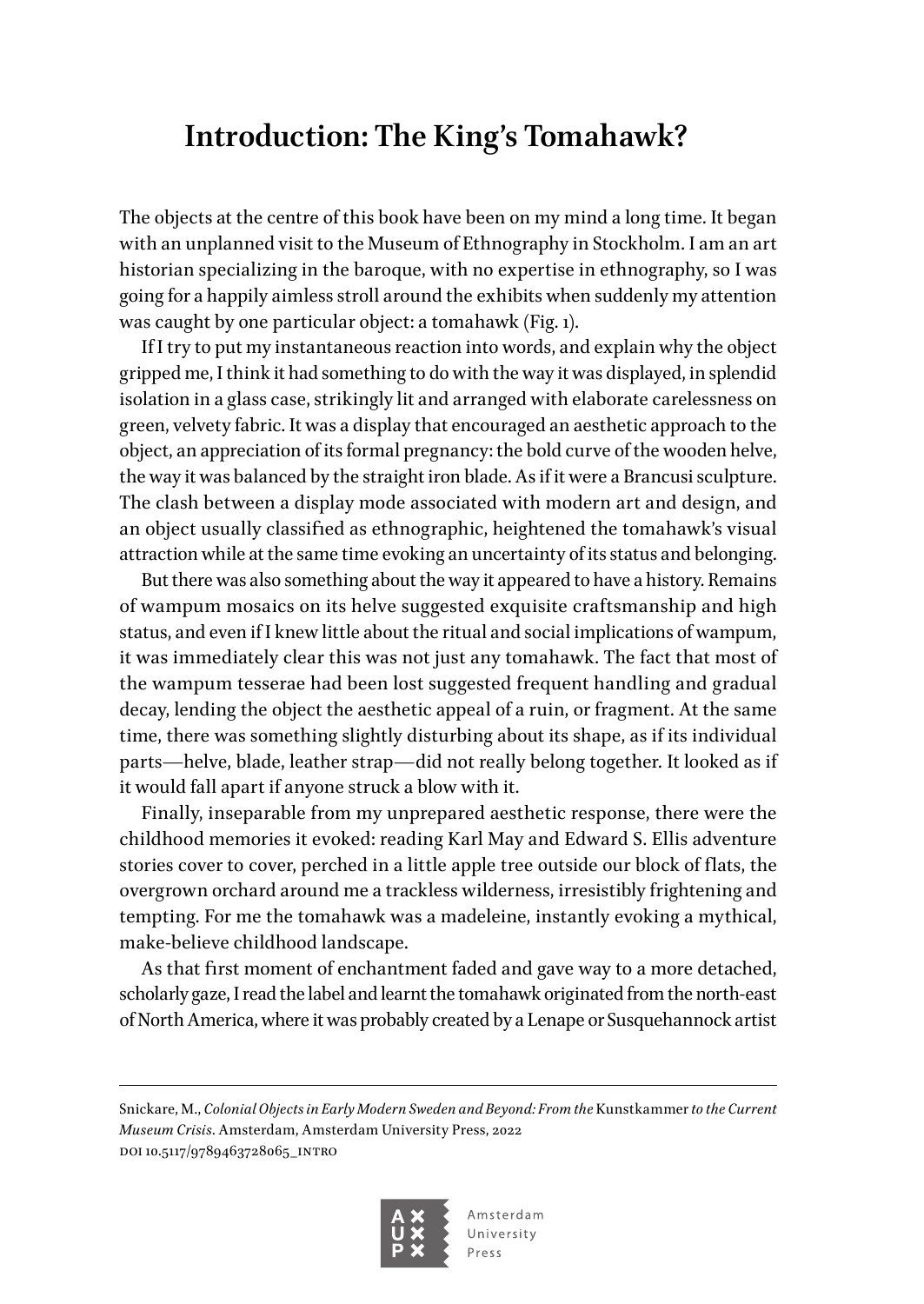

Fig. 1. Tomahawk, wood, wampum, iron, hide, 44 × 33 cm, eastern North America, seventeenth century, Etnografiska museet, Stockholm.

<span id="page-14-0"></span>or craftsperson in the lower Delaware River area in the early or mid-seventeenth century, and that it had been in Stockholm since at least the 1680s as part of the royal collections in the old palace Tre Kronor. The king, Charles XI, kept it in his armoury, with weapons and armour of all kinds, but also clothing, masquerade costumes, props, and curious objects from all over the world. Much later, when I started digging into the question of non-Western objects in Western collections, I shamefacedly learnt my oh-so singular experience coming across the tomahawk was merely a repetition of a museum *Urszene*, enacted by a Western visitor who, within the protective walls of the museum, stumbles across the foreign other. The most heroized and mythologized instance is Picasso's encounter with African and Oceanian masks and sculptures in the Musée d'ethnographie in Paris one day in June 1907. Picasso's museum visit, according to legend, altered the course of modern art. My visit did not have repercussions of that dignity, but it nevertheless resulted in the present book, its three key questions all following on from my chancing on the tomahawk.

First, what was this strange object from a distant continent doing in the collections of a seventeenth-century Swedish king? Under what historical circumstances did it first appear in a Swedish display context? Where and how was it displayed, watched and understood? Remarkable as it was, the tomahawk was hardly unique.

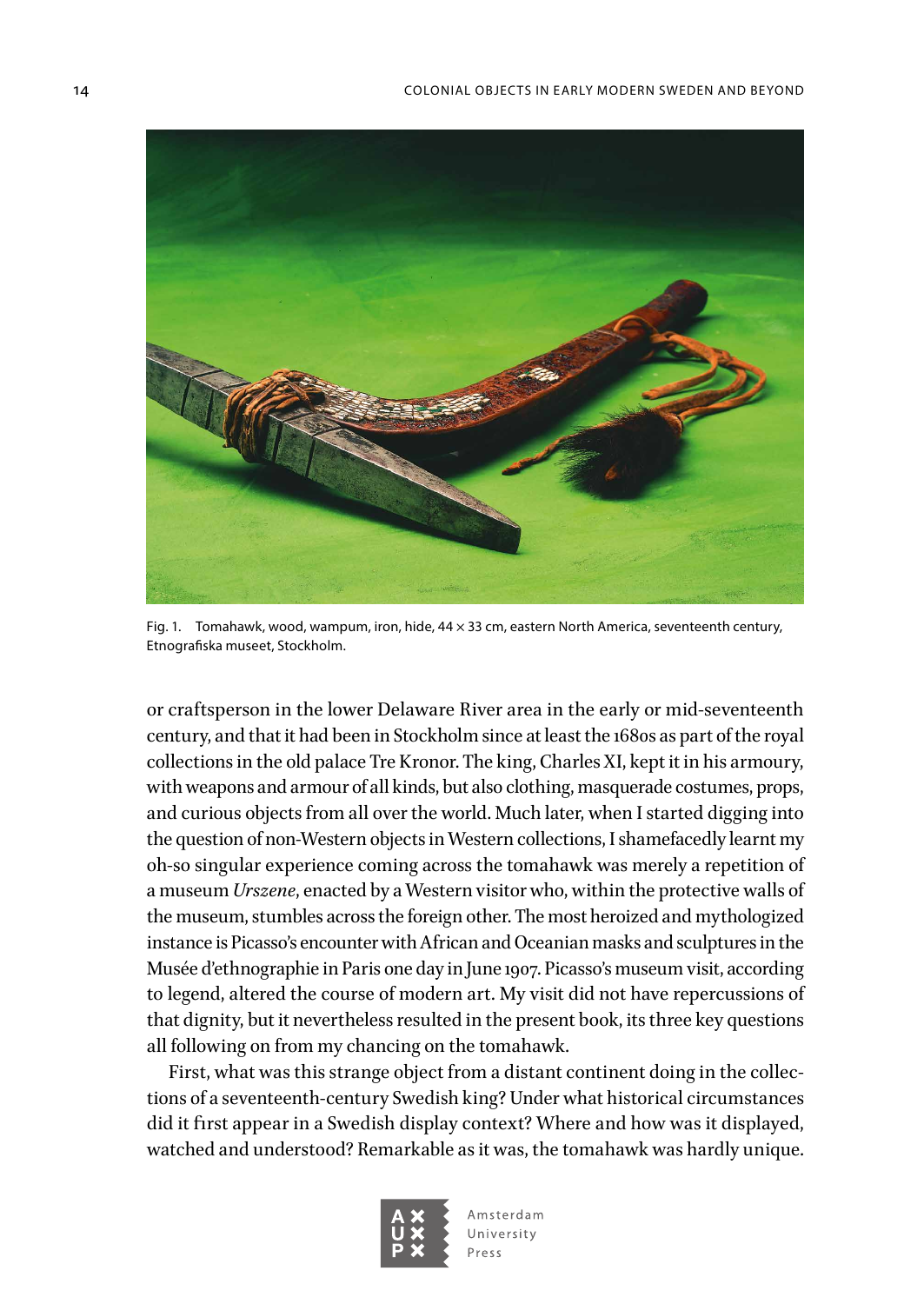A glance into the *Kunstkammern* and armouries of seventeenth-century Swedish royalty, aristocrats, and scholars reveals hundreds of artefacts and specimens from faraway places. In Tre Kronor, the tomahawk had shared space with such objects as a stone hatchet of South American origin, decorated with red feathers, an African knife with a bone haft and wooden sheath, and a stuffed reindeer with a *geres* (a Sámi sledge), with other examples of Sámi material culture, not to mention rugs and other textiles from the Ottoman Empire and porcelain from China. Count Carl Gustaf Wrangel's armoury at Skokloster Castle, north of Stockholm, had everything from a South American hammock, a Greenlandic kayak, and a stuffed armadillo to arms and armour of European and Ottoman origin. In the humanist and scholar Johannes Schefferus' *Kunstkammer* in Uppsala, there were no less than three ceremonial Sámi drums, together with a miniature copy of the Koran, and minerals and stuffed animals from distant parts of the world. The tomahawk and its companions bear witness to a large-scale global circulation of objects in the seventeenth century, and to Sweden's active role in that circulation.

The objects also suggest the Swedish elites' preoccupation with the world beyond Christian European culture. By extension, they point to the European colonial enterprise, and Sweden's participation in it, suggesting the emergence of a colonial worldview, with European—and in this case Swedish—elites collecting and ordering the world around themselves. The first part of this book thus explores seventeenthcentury Swedish practices of collecting and displaying objects from outside Christian Europe, situating the objects in two interconnected spatial configurations: the early modern world, framed by colonial encounters and exploitation, with its accelerating global circulation of objects, people, and ideas; and the *Kunstkammer*, the peculiar display space of choice in early modern Europe, in which many of these circulating objects were put on show.

Second, why did the tomahawk end up in the museum I had visited, Etnografiska museet? How had it arrived there from its elusive origins in seventeenth-century North America, via the royal palace in Stockholm? What happened to it along the way, on its move between physical localities, institutional belongings, and contexts of display? How was it reclassified and reconceptualized, and what does that say about shifting attitudes, and by extension about changing conceptions of faraway places and cultures? The second part of the book approaches these questions by tracing the itineraries of a few chosen objects. In following their physical, institutional, and interpretative shifts down the centuries, my aim has been not only a more precise understanding of the ways they have been treated at different moments in their history, and their insertion into new narratives about the world and the self, but also how the objects themselves have affected their collectors and viewers and what responses they have elicited at different times. Not only what people have done with the objects, but also what the objects have done to people.

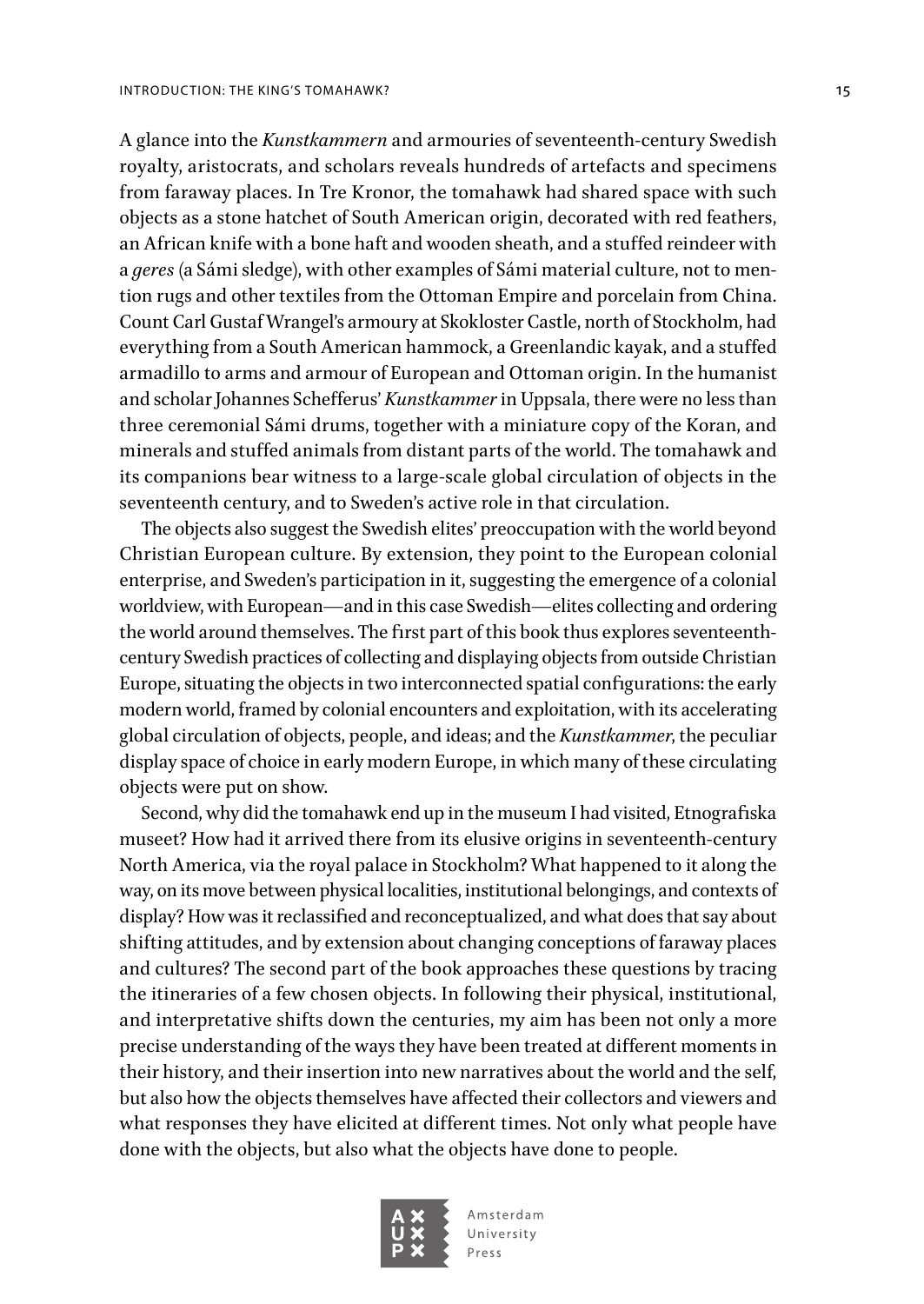My own moment with the tomahawk was preceded by centuries of Swedish encounters with faraway objects, each of which had its idiosyncrasies while sharing important traits with all the rest—earlier audiences too experienced wonder and aesthetic enjoyment combined with a thirst for knowledge and the projection of preconceived ideas. Thus each object itinerary charts a singular course of events, the better to understand that object, while noting the parallels with other itineraries, allowing more general conclusions in answer to two questions. How do the object itineraries relate to the histories of collecting and display in Europe, from the early modern *Kunstkammer* to modern museum and display systems? And how do they relate to the history of colonialism and decolonization and to shifting colonial worldviews?

Third, the tomahawk is not merely a trace of previous responses and uses; it is materially and visually present in the museum today (it was its tangible presence that first caught my eye, after all). Not only a centuries-old signifier, the tomahawk is also a contemporary object. This may seem a truism, valid for any object in any museum. However, when it comes to the tomahawk and its companions, their physical presence in Western museums has lately become a delicate and pressing issue with far-reaching legal and ethical implications. Being concrete, material reminders of Western colonialism and imperialism, they raise urgent questions about belonging, possession, and representation, of lingering colonial structures and the prospects for decolonization. Where do these objects belong today, legally, culturally, morally? Are there ethically defensible ways to continue to display them in Western institutions? What are we to do with them? What might they do to us? These questions and challenges are addressed in the third part of the book, in which I propose that a deeper understanding of the history of collecting and display may shed light on the present situation—in other words, that we may learn something from the *Kunstkammer*. I would also argue these objects deserve a central place in the debate about the shortcomings and potential of museums and display in a globalized world.

In their historical past and their tangible present, the tomahawk and the other objects speak volumes about two interconnected histories: the history of European colonialism and the circulation of objects it involves; and the history of collecting and display, and the museum as a typically European institution. The point where these two histories intersect is where the narrative of this book plays out.

#### **Colonial Objects**

In seventeenth-century Europe, the non-European artefacts which are the subject of this book were not clearly defined as one category or given one fixed label. They were often referred to as rarities or wonders, but these two terms were used

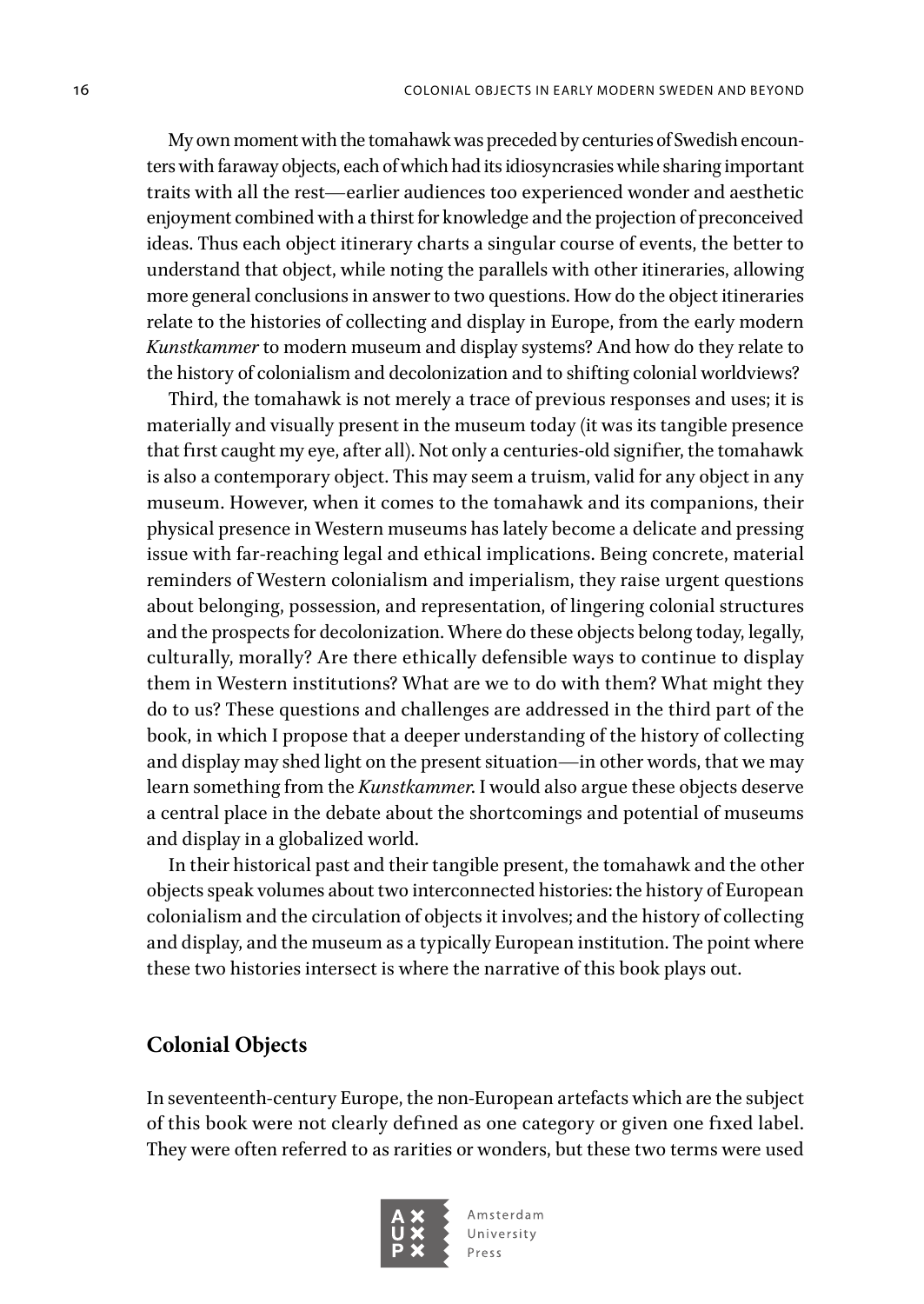in the broadest sense, spanning everything from natural specimens to the most elaborate artworks. In an inventory of Queen Christina's *Kunstkammer* in Tre Kronor, drawn up in 1652, 'rarities' was the catch-all term for everything there.<sup>1</sup> The printed catalogue of the Danish scholar Ole Worm's collection in Copenhagen in 1655 has a similar wording—*Museum Wormianum, seu, Historia rerum rariorum* (lit. rare objects)—while its subtitle—*tam naturalium, quam artificialium, tam domesticarum, quam exoticarum*—offers a rare example from the period of the word 'exotica'.<sup>2</sup> Yet while the title contrasts the natural and the artificial, the domestic and the exotic, this clear-cut distinction did not extend to the actual display of Worm's collection, in which objects from different categories were juxtaposed according to diverse, and apparently conflicting, principles such as material, size, shape, or formal similarities. In modern scholarly and curatorial practices, the objects dealt with in this book are often categorized as ethnographic, emphasizing their connection to the academic discipline of ethnography and to the institution of the ethnographic museum, both of which first appeared in the nineteenth century. Sometimes they are also called non-European or non-Western objects, underlining their otherness in relation to the European or Western museums in which they are now displayed.

The term 'colonial objects' was not used in the seventeenth century, although their origins in regions subjected to European colonial exploitation was an important part of their identity. Even when used today, it is mostly in a descriptive, common-sense way, with little consistency or reflection. Thus it can refer to objects acquired by European colonizers and put on display in their homelands, or to objects produced by the colonial powers with stylistic allusions to the material culture of their colonies.3 My use of the term is informed by W. J. T. Mitchell, who in his essay on 'Empire and Objecthood' asks for the material and non-material 'objects of Empire':

What kinds of objects do empires produce, depend on, and desire? What kinds of objects do they abhor and attempt to destroy or neutralize? What happens

1 The inventory exists in two copies, one in French and one in Swedish, in Kungliga biblioteket (National Library of Sweden), Stockholm: 'Inventaire des raretéz qui sont dans le cabinet des antiquitéz de la serenissime reine de Suède fait l'an 1652', KB, S 4; 'Inventarium oppå alle dhe rariteter som finnas uthi H. K. M:ttz wår allernådigste dronings konstkammar, Deels ifrån Prag Komne: Deels upkiöpte och deels forärte, Giort Anno 1652', KB, S 4a. The words used are *Raretéz* (French) and *Rariteter* (Swedish). All translations are my own unless otherwise noted.

2 Ole Worm, *Museum Wormianum. Seu historia rerum rariorum, tam naturalium, quam artificialium,*  tam domesticarum, quam exoticarum, quæ Hafniæ Danorum in ædibus authoris servantur (Amstelodami: apud Lvdovicvm & Danielem Elzevirios, 1655), title page.

3 My impression is that the term appears more frequently today. Two relatively recent examples are Annabel Cooper, Lachy Paterson & Angela Wanhalla (eds.), *The Lives of Colonial Objects* (Dunedin: Otago University Press, 2015); Jos van Beurden, *Treasures in Trusted Hands: Negotiating the Future of Colonial Cultural Objects* (Leiden: Sidestone Press, 2017).

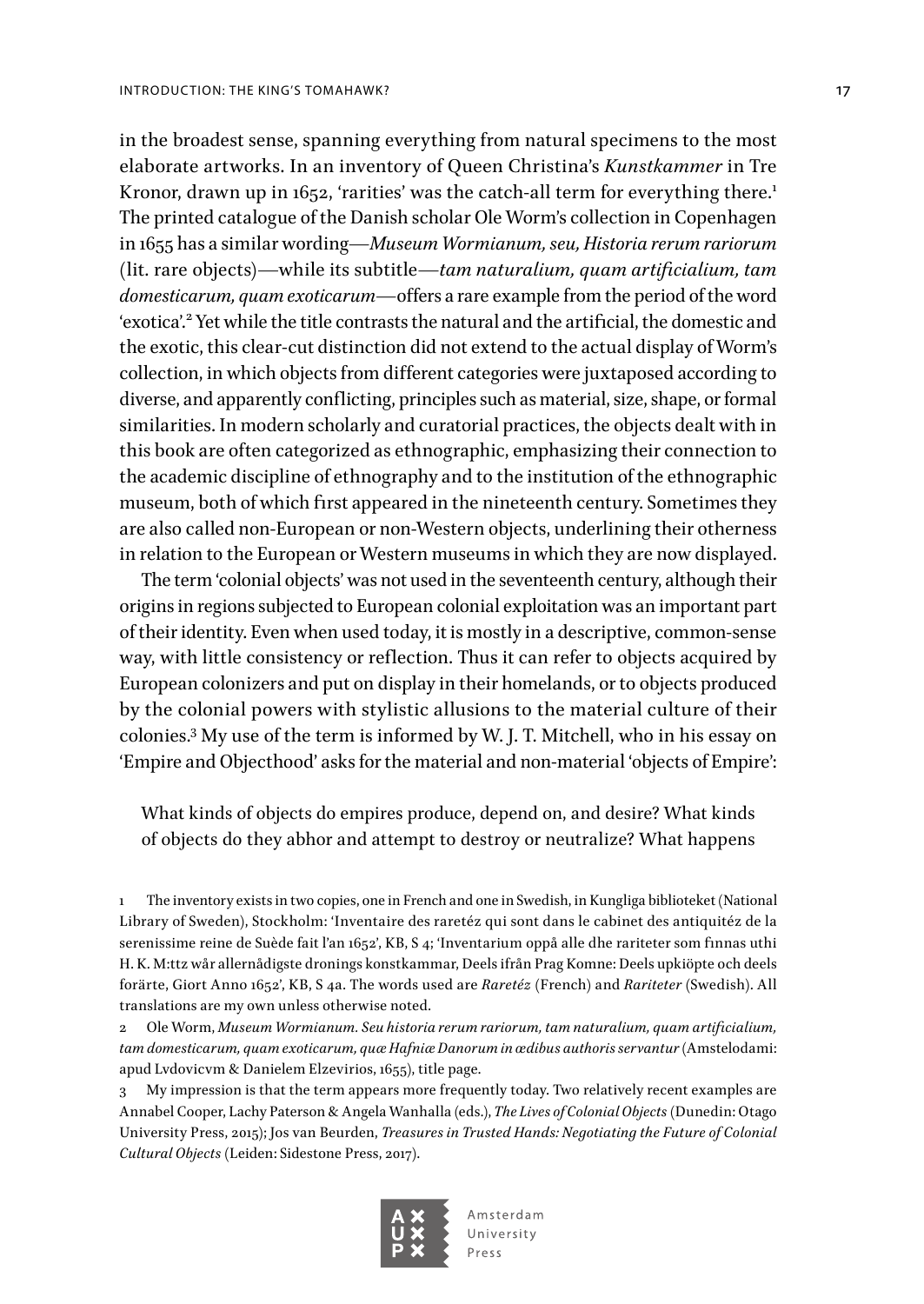to objects when they undergo a 'worlding' in their circulation, moving across frontiers, flowing from one part of the globe to another?4

Mitchell attaches great importance to part played by objects in the establishment and maintenance of empire. What he calls 'objects of empire' were the focal point of strong, ambivalent emotions from desire to abhorrence, and were key to the dynamic, unstable processes of production, destruction, and global circulation. I use 'colonial object' in a similar manner to refer to objects shaped or reshaped, defined and contested, in a colonial contact zone. Colonial objects aroused strong, ambivalent emotions in the colonizer—desire, fascination, wonder, curiosity, aversion, fear—and were subject to exchange, barter, plunder, or destruction. Once acquired by the colonizers, colonial objects were forced to migrate across geographical, epistemic, and conceptual borders. Thus the concept as I use it underscores not only the disputed, unstable situation of the object in question, but also its place at the centre of the colonial encounter. The desire for objects was a powerful driving force in colonialism. But on the other hand, objects may play an important role for the mobilization of colonial resistance.

The term 'colonial object' does not refer to any intrinsic quality, but rather to a stage in what Arjun Appadurai would call the object's 'social life'.<sup>5</sup> Before it finds itself in the colonial sphere, it may have been primarily associated with other values—aesthetic, religious, magic, social, or utilitarian. Once a colonial object was incorporated into the colonizers' collections, these original values were often downplayed, and new values and meanings added. It could become a trophy, symbolizing the triumph of the colonizer. It could serve metonymically to form notions of its producers and primary users and audiences. It could even become an object of knowledge, subject to scholarly examination and classification. In all these hypothetical cases, the object would have contributed to the negotiation of colonial relations and the shaping of a colonial worldview. Often the epistemic, conceptual transformations of a colonial object entailed physical transformations too—the addition of stamps, labels, or other marks of ownership and classification, or accidental damage from its transfer and use, or even intentional damage designed to disable a potentially dangerous object and impair its magical or religious powers. A colonial object is an object that has become reconceptualized and recontextualized in colonial encounters and confrontation.

<sup>5</sup> Arjun Appadurai (ed.), *The Social Life of Things: Commodities in Cultural Perspective* (Cambridge: Cambridge University Press, 1986).



<sup>4</sup> W. J. T. Mitchell, *What Do Pictures Want? The Lives and Loves of Images* (Chicago: University of Chicago Press, 2005), 146.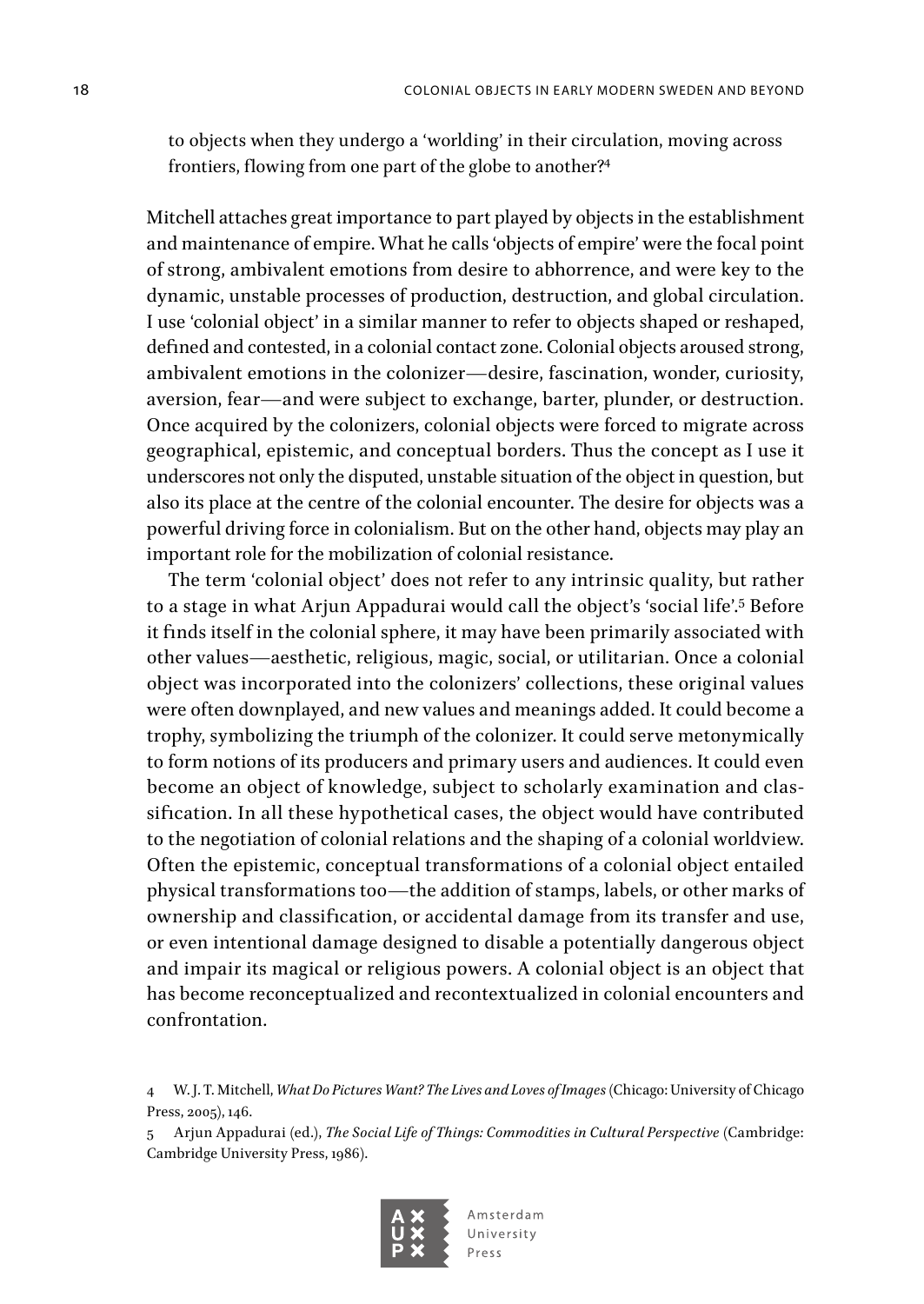The act of categorizing and labelling an object is in a sense always an act of violence because it highlights some facets at the expense of others. $^6$  A label curtails the object and reshapes it to fit a category. 'Colonial object' may appear a particularly problematic label because it takes the side of the aggressor in a profoundly asymmetrical colonial encounter; the object's producers and original users probably had no wish to see the colonizers to interfere in their material practices in the first place. Yet despite this, I would argue that 'colonial object' can still be a productive concept, because it stresses the conflicted history involved—a history that is downplayed, even concealed, in such concepts as 'ethnographic object' or 'non-Western object'. Even in the seventeenth century, European colonialism was a force to be reckoned with, affecting the production, reception, and circulation of objects worldwide. Colonizers and colonized alike acted in a sociocultural landscape largely defined by colonialism. To see the mechanisms that circumscribed or sanctioned the agency of the objects and their producers, traders, collectors, and consumers, we have to recognize the importance of colonialism.

Yet it remains true that 'colonial object' does not refer to any intrinsic qualities, but rather to a state in the historically situated existence of an object. In the same way as an object might have been something else before it became a colonial object, it might become something else again. A colonial object could be involved in decolonial processes. Indeed, to acknowledge an object's colonial history is an important step towards its decolonization.

#### **The** *Kunstkammer* **and the Modern Museum and Display System**

As my encounter with the tomahawk brought home to me, to see an object is never a self-contained act, but is always mediated by circumstance. Even if I was not prepared for that specific encounter with the tomahawk, the very act of visiting a museum had determined my gaze, making me receptive to unexpected aesthetic experiences. Once in the museum gallery, particular elements in the display—the lighting, the splendid isolation—directed my attention to the tomahawk. When we talk about the material presence of an object, it is thus never *das Ding an sich*, but always the object as mediated by display techniques. The way an object is placed in the display space, its juxtaposition with other objects, its lighting and staging: these are all factors in the encounter between viewer and object.

In seventeenth-century Europe, too, display practices and techniques varied according to their purpose, place, and the type of object. The display of relics in a church differed from classical sculptures exhibited in a gallery in a royal palace,

6 I am grateful to Dan Karlholm for provoking me to rethink my use of the term 'colonial object'.

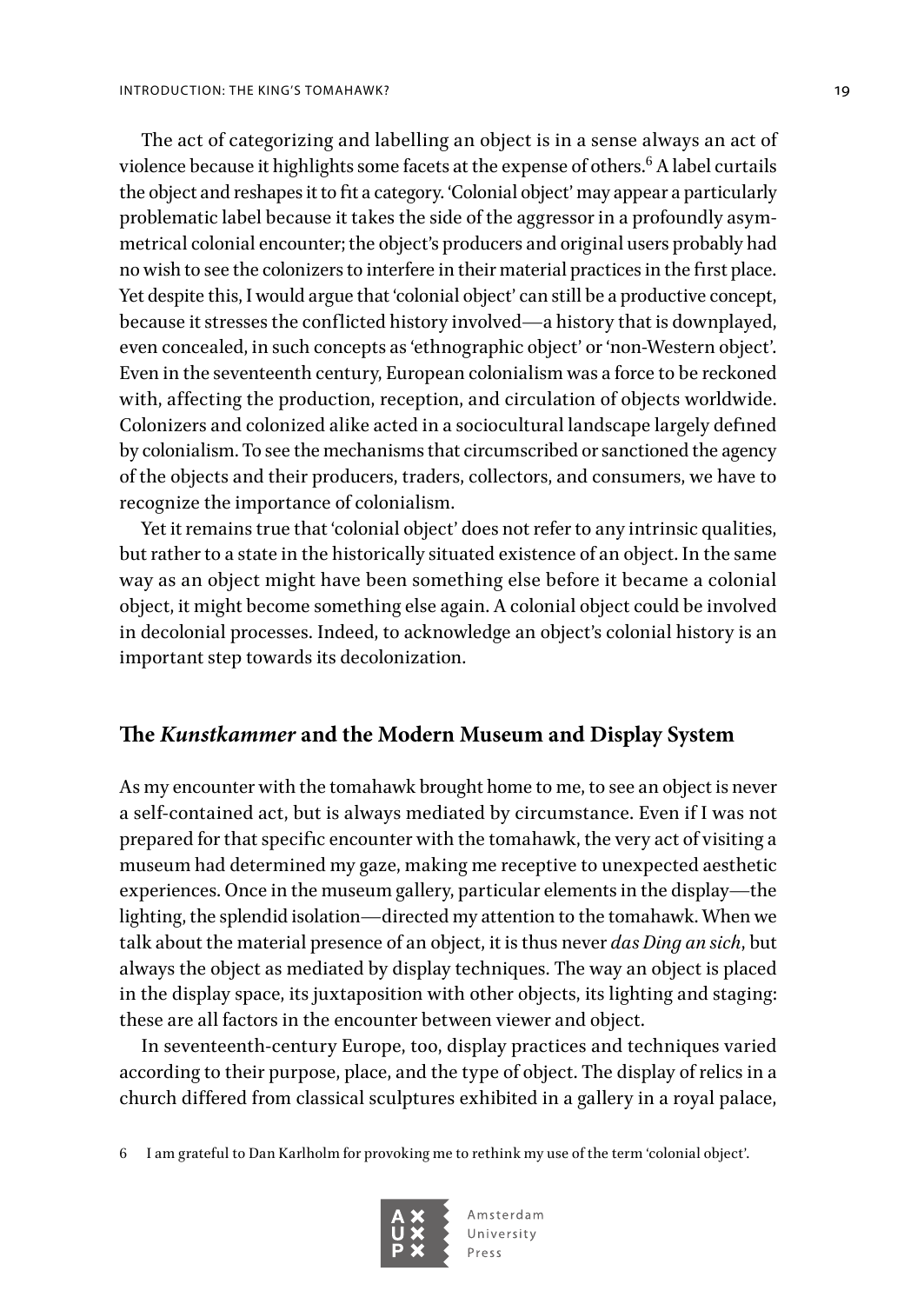or natural specimens in a scholar's study. There were habits specific to the time, however. As inventories and visual representations of displays show, they were often crammed full with objects, covering not only the walls but often also the ceiling and much of the floor, filling the shelves and cabinet drawers. Further, seventeenth-century displays were often heterogeneous, juxtaposing objects we think of as belonging to different categories, and thus suggesting an aesthetic and epistemological plurality, a readiness to compare and connect natural specimens with artworks, or non-European objects with European ones. This heterogeneity also implies a relative lack of hierarchy: a European artwork was not necessarily given a more prominent place than a non-European artefact. The sources show that displays were generally dynamic and flexible rather than static, with visitors taking objects down from the walls or out of drawers to examine them, so creating new, temporary juxtapositions. Finally, seventeenth-century display spaces were usually exclusive and accessible only to the elites, and thus arenas for social manifestation and distinction.

These display spaces had many names, often used without clear-cut distinctions. One example is the collection of artefacts and specimens owned by the humanist Johannes Schefferus, and displayed in a purpose-built building in central Uppsala. In three sources from around 1670 it was referred to as a 'Museum', a 'Natur-Kammer', and a 'Konst Kammer' respectively.7 Similarly, when Johann Daniel Major, a leading theorist of collecting and display, in 1674 drew up a catalogue of all the collections known to him, he did not distinguish between them in his title: 'Kunst- Antiquitäten-Schatz- und fürnehmlich Naturalien-Kammern/Conclavia, Muséa, Repositoria, oder auch nur kleinere Scrinia Rerum Naturalium Selectiorum'.<sup>8</sup> I have chosen *Kunstkammer* as a general label for these seventeenth-century display spaces, largely to emphasize the ties between the Swedish and German collections (especially the circulation of objects and visitors), but also to draw on the literature on early modern collecting and display in the German-speaking world. *Kunstkammer* was among the commonest terms for this kind of display space in seventeenth-century Northern Europe, and is still standard in the German literature.9

7 'Museum' in Johan Heysig-Ridderstierna, 'Index rerum naturalium qvæ servantur in Museo Schefferiano, Upsaliæ', 1677, Uppsala universitetsbibliotek (Uppsala University Library), Nordin 1190, fol. 135<sup>r</sup>; 'Natur-Kammer' in H. Albrecht, 'Reÿse Diarium oder Beschreibung deßen, was beÿ der A:o 1670 won H. Albrechts zu Sachßen Gotha fürstl. Durchl. naher Hollstein, Dennemarck und Schweden gethanen Reÿse von Tage zu Tage passiret und vorgegangen', British Library, Add. 15133, fol. 116<sup>v</sup>; 'Konst Kammer' in Corfitz Braem*, Dagbok under en resa i Sverige åren 1671 och 1672*, (Stockholm: Norstedt, 1916), 46.

8 Johann Daniel Major, *Unvorgreiffliches Bedencken von Kunst- und Naturalien-Kammern ins gemein* (Kiel, 1674), n.p.

9 Examples significant for this study are Horst Bredekamp, *Antikensehnsucht und Maschinenglauben: Die Geschichte der Kunstkammer und die Zukunft der Kunstgeschichte* (Berlin: Wagenbach, 1993) (English transl: Horst Bredekamp, *The Lure of Antiquity and the Cult of the Machine: The Kunstkammer and the Evolution of* 

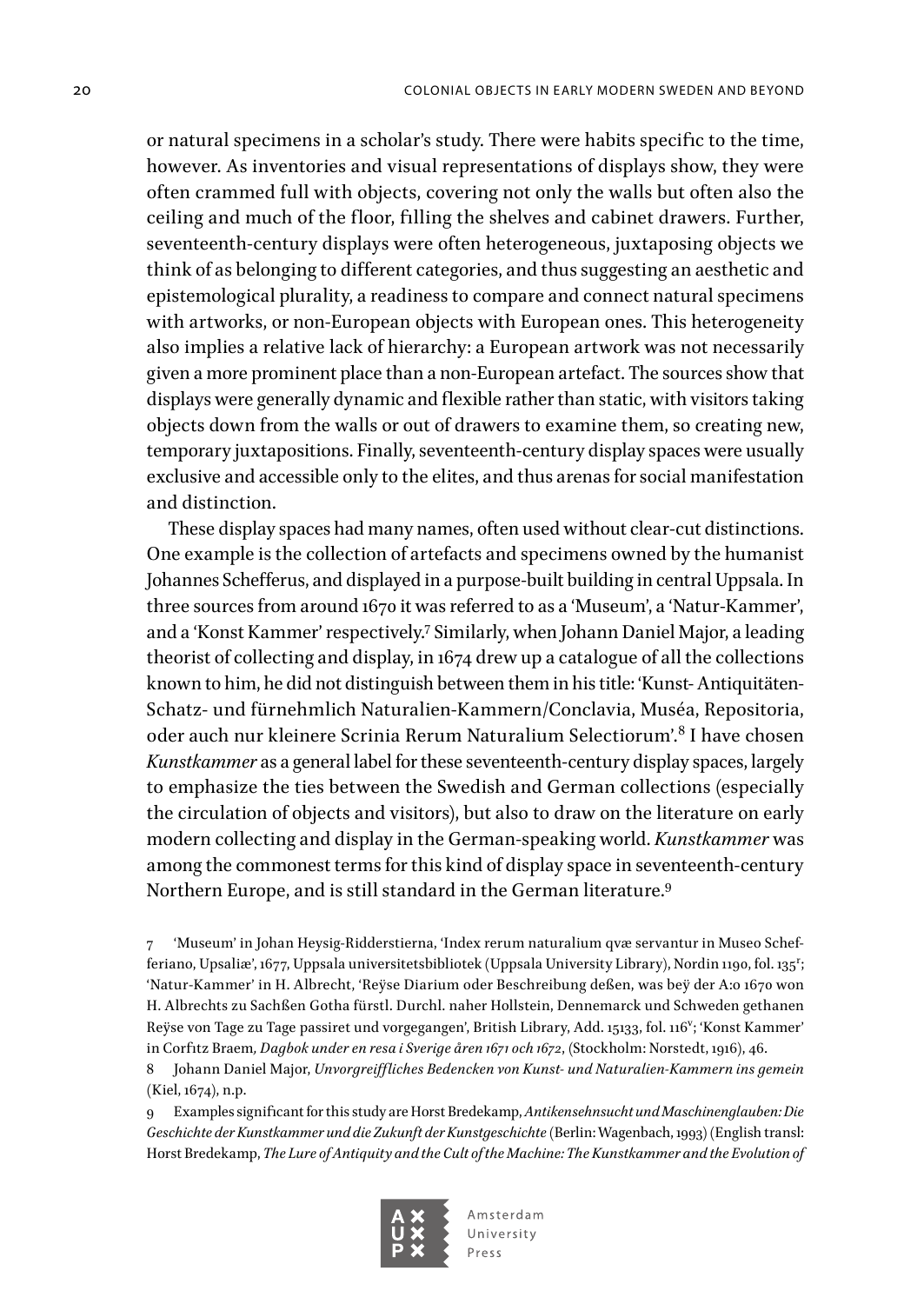The *Kunstkammer* as a notion is also instructive when it comes to problematizing modern conceptions of art, or *Kunst*. The manifoldness and heterogeneity of objects in a *Kunstkammer* is an echo of the premodern Latin *ars*, which not only referred to works of art in a modern sense, but also skill, craft, knowledge, science, and method. That natural specimens were an integral part of a *Kunstkammer* suggests there was no fundamental distinction between the natural and the artificial. An artefact, just like a natural object, was nothing if not part of God's Creation. When I write of *Kunstkammer* without referring to a particular site, I refer to this dominant mode of display.

Over the last couple of centuries, a completely different mode of display has developed, characterized by distinction and specialization. Objects once juxtaposed in the *Kunstkammer* have gradually been separated and put on display in specialized museums—art museums, natural history museums, ethnographic museums, and so on. Generally, displays have become less dense, particularly in art museums. There is also hierarchization: chosen masterpieces picked out with various display techniques; art museums (and particularly contemporary art museums) ascribed higher status and value than other museums. The most fundamental distinction is that between art and non-art, between art museums and other museums. Another significant difference, compared to the *Kunstkammer*, is that modern museums and other display spaces are generally open to the public. This, however, does not mean they have ceased to be arenas for social distinction. In this study, I use 'the modern museum and display system' to refer to the characteristics typical of the last two centuries of display in the Western world. My point with this unwieldy term is to emphasize the interconnection between museums and other display spaces and situations, such as Kunsthallen or biennales. The system is neither uniform nor absolute, for it comprises a great variety of display techniques and strategies, some with a critical edge to the system itself. However, much as the *Kunstkammer* set the tone in the sixteenth and seventeenth centuries, the modern museum and display system has dominated display in the Western world for the last two centuries. At a general level, I find it useful to distinguish between these two historical display modes: the *Kunstkammer* of the early modern period and the modern museum and display system of the last two centuries. In the second part of this book, I look closely at the ways colonial objects transitioned from the *Kunstkammer* to the modern museum and display system.

When I encountered the tomahawk and the other colonial objects it was as a scholar who specializes in the art and architecture of the European and Swedish

*Nature, Art and Technology* (Princeton: Wiener, 1995)); Elke Bujok, *Neue Welten in europäischen Sammlungen: Africana und Americana in Kunstkammern bis 1670* (Berlin: Reimer, 2004); Dominik Collet, *Die Welt in der Stube: Außereuropa in Kunstkammern der Frühen Neuzeit* (Göttingen: Vandenhoeck & Ruprecht, 2007).